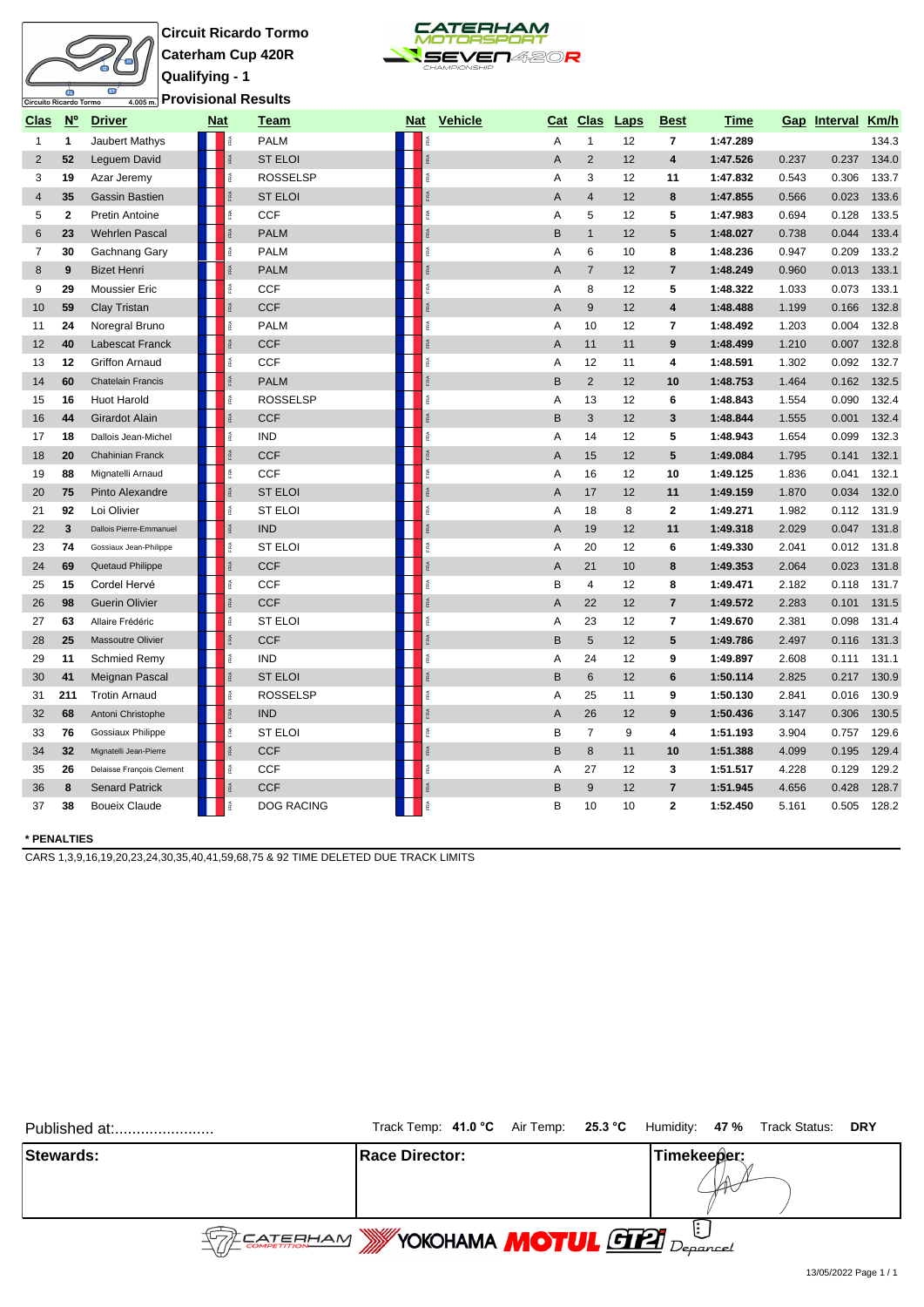



**Provisional Results by Category**

|                |              | Clas Nº Driver            | <b>Nat</b> |                      | Team              |                | Nat Vehicle |                |                | Cat Clas Laps | <b>Best</b>     | <b>Time</b> |       | Gap Interval Km/h |       |
|----------------|--------------|---------------------------|------------|----------------------|-------------------|----------------|-------------|----------------|----------------|---------------|-----------------|-------------|-------|-------------------|-------|
|                |              | A                         |            |                      |                   |                |             |                |                |               |                 |             |       |                   |       |
| $\mathbf{1}$   | 1            | Jaubert Mathys            |            |                      | <b>PALM</b>       |                |             | A              | $\mathbf{1}$   | 12            | 7               | 1:47.289    |       |                   | 134.3 |
| 2              | 52           | Leguem David              |            | i <sub>R</sub>       | <b>ST ELOI</b>    |                |             | A              | $\overline{2}$ | 12            | 4               | 1:47.526    | 0.237 | 0.237             | 134.0 |
| 3              | 19           | Azar Jeremy               |            | Ř                    | <b>ROSSELSP</b>   | FRA            |             | A              | 3              | 12            | 11              | 1:47.832    | 0.543 | 0.306             | 133.7 |
| 4              | 35           | <b>Gassin Bastien</b>     |            | <b>RA</b>            | <b>ST ELOI</b>    | FRA            |             | A              | $\overline{4}$ | 12            | 8               | 1:47.855    | 0.566 | 0.023             | 133.6 |
| 5              | $\mathbf{2}$ | Pretin Antoine            |            | īRA.                 | <b>CCF</b>        | FRA            |             | A              | 5              | 12            | 5               | 1:47.983    | 0.694 | 0.128             | 133.5 |
| 6              | 30           | Gachnang Gary             |            | ß.                   | <b>PALM</b>       | <b>RA</b>      |             | A              | 6              | 10            | 8               | 1:48.236    | 0.947 | 0.253             | 133.2 |
| $\overline{7}$ | 9            | <b>Bizet Henri</b>        |            | ě                    | <b>PALM</b>       | îRA.           |             | Α              | $\overline{7}$ | 12            | 7               | 1:48.249    | 0.960 | 0.013             | 133.1 |
| 8              | 29           | <b>Moussier Eric</b>      |            | RA.                  | <b>CCF</b>        | <b>RA</b>      |             | $\overline{A}$ | 8              | 12            | 5               | 1:48.322    | 1.033 | 0.073             | 133.1 |
| 9              | 59           | Clay Tristan              |            | ě                    | <b>CCF</b>        | FRA            |             | A              | 9              | 12            | 4               | 1:48.488    | 1.199 | 0.166             | 132.8 |
| 10             | 24           | Noregral Bruno            |            | 泵                    | <b>PALM</b>       | $\frac{d}{dt}$ |             | $\overline{A}$ | 10             | 12            | $\overline{7}$  | 1:48.492    | 1.203 | 0.004             | 132.8 |
| 11             | 40           | Labescat Franck           |            | ě                    | <b>CCF</b>        | FRA            |             | A              | 11             | 11            | 9               | 1:48.499    | 1.210 | 0.007             | 132.8 |
| 12             | 12           | <b>Griffon Arnaud</b>     |            |                      | <b>CCF</b>        | FRA            |             | A              | 12             | 11            | 4               | 1:48.591    | 1.302 | 0.092             | 132.7 |
| 13             | 16           | <b>Huot Harold</b>        |            | ě                    | <b>ROSSELSP</b>   | FRA            |             | Α              | 13             | 12            | 6               | 1:48.843    | 1.554 | 0.252             | 132.4 |
| 14             | 18           | Dallois Jean-Michel       |            | i.                   | <b>IND</b>        | FRA            |             | A              | 14             | 12            | 5               | 1:48.943    | 1.654 | 0.100             | 132.3 |
| 15             | 20           | Chahinian Franck          |            | ß.                   | <b>CCF</b>        | FRA            |             | Α              | 15             | 12            | 5               | 1:49.084    | 1.795 | 0.141             | 132.1 |
| 16             | 88           | Mignatelli Arnaud         |            |                      | <b>CCF</b>        | FRA            |             | A              | 16             | 12            | 10              | 1:49.125    | 1.836 | 0.041             | 132.1 |
| 17             | 75           | Pinto Alexandre           |            |                      | <b>ST ELOI</b>    | FRA            |             | Α              | 17             | 12            | 11              | 1:49.159    | 1.870 | 0.034             | 132.0 |
| 18             | 92           | Loi Olivier               |            | $\tilde{\mathbb{R}}$ | <b>ST ELOI</b>    | <b>RA</b>      |             | A              | 18             | 8             | $\mathbf 2$     | 1:49.271    | 1.982 | 0.112             | 131.9 |
| 19             | 3            | Dallois Pierre-Emmanuel   |            | é                    | <b>IND</b>        | ß.             |             | Α              | 19             | 12            | 11              | 1:49.318    | 2.029 | 0.047             | 131.8 |
| 20             | 74           | Gossiaux Jean-Philippe    |            | RA.                  | <b>ST ELOI</b>    | FRA            |             | A              | 20             | 12            | 6               | 1:49.330    | 2.041 | 0.012             | 131.8 |
| 21             | 69           | Quetaud Philippe          |            | FRA                  | <b>CCF</b>        | FRA            |             | A              | 21             | 10            | 8               | 1:49.353    | 2.064 | 0.023             | 131.8 |
| 22             | 98           | <b>Guerin Olivier</b>     |            | Ř                    | <b>CCF</b>        | RÁ             |             | $\overline{A}$ | 22             | 12            | $\overline{7}$  | 1:49.572    | 2.283 | 0.219             | 131.5 |
| 23             | 63           | Allaire Frédéric          |            | Ŗ.                   | <b>ST ELOI</b>    | ß.             |             | A              | 23             | 12            | $\overline{7}$  | 1:49.670    | 2.381 | 0.098             | 131.4 |
| 24             | 11           | <b>Schmied Remy</b>       |            | FRA <sub>1</sub>     | <b>IND</b>        | FRA            |             | $\overline{A}$ | 24             | 12            | 9               | 1:49.897    | 2.608 | 0.227             | 131.1 |
| 25             | 211          | <b>Trotin Arnaud</b>      |            | īRA.                 | <b>ROSSELSP</b>   | FRA            |             | Α              | 25             | 11            | 9               | 1:50.130    | 2.841 | 0.233             | 130.9 |
| 26             | 68           | Antoni Christophe         |            | FRA                  | <b>IND</b>        | FRA            |             | A              | 26             | 12            | 9               | 1:50.436    | 3.147 | 0.306             | 130.5 |
| 27             | 26           | Delaisse François Clement |            | Ř                    | <b>CCF</b>        | FRA            |             | A              | 27             | 12            | 3               | 1:51.517    | 4.228 | 1.081             | 129.2 |
|                |              | B.                        |            |                      |                   |                |             |                |                |               |                 |             |       |                   |       |
| $\mathbf{1}$   | 23           | <b>Wehrlen Pascal</b>     |            |                      | <b>PALM</b>       | FRA            |             | B              | $\mathbf{1}$   | 12            | $5\phantom{.0}$ | 1:48.027    |       |                   | 133.4 |
| $\overline{2}$ | 60           | Chatelain Francis         |            | īRA.                 | <b>PALM</b>       | īRA.           |             | B              | $\overline{2}$ | 12            | 10              | 1:48.753    | 0.726 | 0.726             | 132.5 |
| 3              | 44           | Girardot Alain            |            |                      | <b>CCF</b>        | $\tilde{R}$    |             | B              | 3              | 12            | 3               | 1:48.844    | 0.817 | 0.091             | 132.4 |
| 4              | 15           | Cordel Hervé              |            | Ŗ.                   | <b>CCF</b>        | i.             |             | B              | 4              | 12            | 8               | 1:49.471    | 1.444 | 0.627             | 131.7 |
| 5              | 25           | Massoutre Olivier         |            |                      | <b>CCF</b>        | FRA            |             | $\sf B$        | 5              | 12            | 5               | 1:49.786    | 1.759 | 0.315             | 131.3 |
| 6              | 41           | Meignan Pascal            |            | ě                    | <b>ST ELOI</b>    | īRA.           |             | B              | 6              | 12            | 6               | 1:50.114    | 2.087 | 0.328             | 130.9 |
| $\overline{7}$ | 76           | Gossiaux Philippe         |            | <b>RA</b>            | <b>ST ELOI</b>    | <b>RA</b>      |             | B              | $\overline{7}$ | 9             | 4               | 1:51.193    | 3.166 | 1.079             | 129.6 |
| 8              | 32           | Mignatelli Jean-Pierre    |            | 혽                    | <b>CCF</b>        | FRA            |             | B              | 8              | 11            | 10              | 1:51.388    | 3.361 | 0.195             | 129.4 |
| 9              | 8            | <b>Senard Patrick</b>     |            |                      | <b>CCF</b>        | FRA            |             | B              | 9              | 12            | $\overline{7}$  | 1:51.945    | 3.918 | 0.557             | 128.7 |
| 10             | 38           | <b>Boueix Claude</b>      |            | ě                    | <b>DOG RACING</b> | FRA            |             | B              | 10             | 10            | $\mathbf{2}$    | 1:52.450    | 4.423 | 0.505             | 128.2 |

#### **\* PENALTIES**

CARS 1,3,9,16,19,20,23,24,30,35,40,41,59,68,75 & 92 TIME DELETED DUE TRACK LIMITS

| Published at:    | Track Temp: 41.0 °C Air Temp: 25.3 °C Humidity: 47 % Track Status: DRY |             |
|------------------|------------------------------------------------------------------------|-------------|
| <b>Stewards:</b> | <b>Race Director:</b>                                                  | Timekeeper: |
|                  | <b>STEE CATERHAM WYOKOHAMA MOTUL GIEL</b> Deparced                     |             |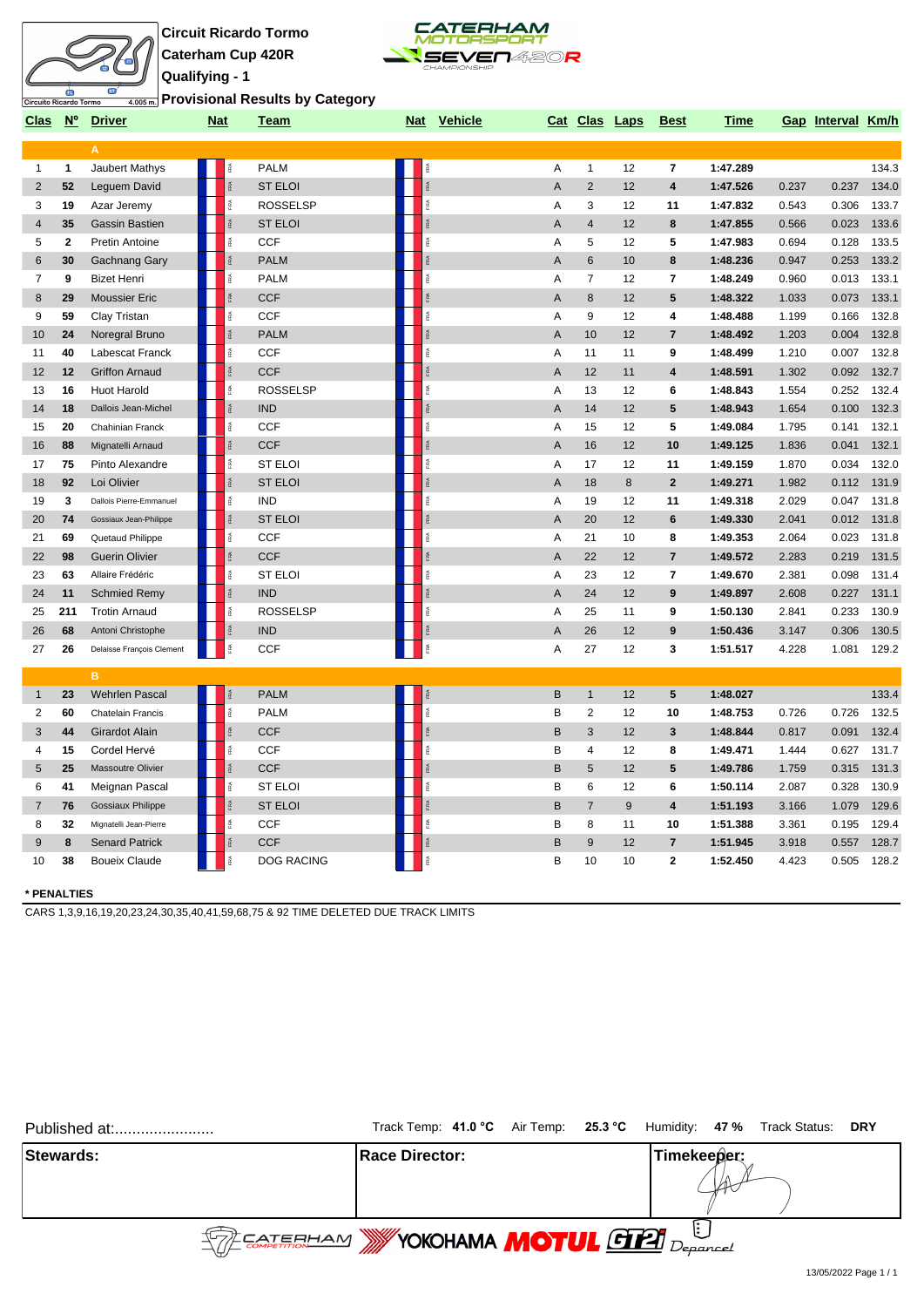



|                   | ை<br>Ф                   | Qualifying - 1<br><del>ี ∡.005 m.</del> Lap Analysis |                  |          |        |                                |                |                          |                        |                     |          |        |                                           |
|-------------------|--------------------------|------------------------------------------------------|------------------|----------|--------|--------------------------------|----------------|--------------------------|------------------------|---------------------|----------|--------|-------------------------------------------|
|                   | Circuito Ricardo Tormo   |                                                      |                  |          |        |                                |                |                          |                        |                     |          |        |                                           |
| 1                 |                          | Jaubert Mathys                                       |                  |          |        |                                | 8              |                          | <b>Senard Patrick</b>  |                     |          |        |                                           |
|                   | Α                        |                                                      |                  |          |        | <b>PALM</b>                    |                | B                        |                        |                     |          |        | <b>CCF</b>                                |
| $Lap$ $D$         | <b>Time</b>              | Sector 1                                             | Sector 2         | Sector 3 | T. Spd | <b>Elapsed</b>                 | $Lap$ $D$      | <b>Time</b>              | Sector 1               | Sector 2            | Sector 3 | T. Spd | <b>Elapsed</b>                            |
| $\mathbf{1}$      | 16:12:25.576             | 16:11:13.622                                         | 40.539           | 31.415   |        | 16:12:25.576                   | $\mathbf{1}$   | 16:12:52.303             | 16:11:36.277           | 43.230              | 32.796   |        | 16:12:52.303                              |
| $\overline{2}$    | 1:49.334                 | 40.843                                               | 38.626           | 29.865   |        | 213.6 16:14:14.910             | $\overline{2}$ | 1:52.921                 | 43.092                 | 39.079              | 30.750   |        | 201.6 16:14:45.224                        |
| 3                 | 1:47.662                 | 40.300                                               | 37.832           | 29.530   |        | 217.5 16:16:02.572             | 3              | 1:52.340                 | 42.283                 | 39.357              | 30.700   |        | 201.6 16:16:37.564                        |
| 4                 | 1:47.665                 | 40.227                                               | 37.542           | 29.896   |        | 217.5 16:17:50.237             | 4              | 1:54.044                 | 42.500                 | 40.116              | 31.428   |        | 201.1 16:18:31.608                        |
| 5                 | 1:47.409                 | 40.294                                               | 37.588           | 29.527   |        | 209.9 16:19:37.646             | 5              | 1:53.348                 | 42.964                 | 39.625              | 30.759   |        | 200.5 16:20:24.956                        |
| 6                 | 1:49.201                 | 40.998                                               | 37.735           | 30.468   |        | 215.5 16:21:26.847             | 6              | 1:53.749                 | 43.351                 | 39.111              | 31.287   |        | 201.1 16:22:18.705                        |
| $\overline{7}$    | 1:47.289                 | 40.211                                               | 37.546           | 29.532   |        | 207.4 16:23:14.136             | 7              | 1:51.945                 | 41.890                 | 39.242              | 30.813   |        | 203.3 16:24:10.650                        |
| 8                 | 1:47.896                 | 40.326                                               | 37.743           | 29.827   |        | 211.1 16:25:02.032             | 8              | 1:52.785                 | 42.738                 | 39.465              | 30.582   |        | 201.1 16:26:03.435                        |
| 9                 | 1:48.133                 | 40.598                                               | 37.796           | 29.739   |        | 208.6 16:26:50.165             | 9              | 1:52.885                 | 42.406                 | 39.475              | 31.004   |        | 201.6 16:27:56.320                        |
| 10                | 1:47.393                 | 40.230                                               | 37.574           | 29.589   |        | 206.8 16:28:37.558             | 10             | 1:53.713                 | 42.470                 | 39.831              | 31.412   |        | 200.5 16:29:50.033                        |
| 11                | 1:47.597                 | 40.027                                               | 37.724           | 29.846   |        | 211.7 16:30:25.155             | 11             | 1:53.488                 | 42.675                 | 39.766              | 31.047   |        | 200.5 16:31:43.521                        |
| 12                | 2:29.968 P               | 50.605                                               | 47.996           | 51.367   |        | 184.1 16:32:55.123             | 12             | 2:29.791 P               | 42.595                 | 41.502              | 1:05.694 |        | 201.1 16:34:13.312                        |
| $\overline{2}$    |                          | <b>Pretin Antoine</b>                                |                  |          |        |                                | 9              |                          | <b>Bizet Henri</b>     |                     |          |        |                                           |
|                   | Α                        |                                                      |                  |          |        | <b>CCF</b>                     |                | Α                        |                        |                     |          |        | <b>PALM</b>                               |
| $Lap$ $D$         | <b>Time</b>              | Sector 1                                             | Sector 2         | Sector 3 | T. Spd | <b>Elapsed</b>                 | $Lap$ $D$      | <b>Time</b>              | Sector 1               | Sector <sub>2</sub> | Sector 3 | T. Spd | <b>Elapsed</b>                            |
| -1                | 16:12:51.444             | 16:11:37.198                                         | 41.915           | 32.331   |        | 16:12:51.444                   | -1             | 16:12:21.035             | 16:11:10.536           | 40.316              | 30.183   |        | 16:12:21.035                              |
| $\overline{2}$    | 1:48.863                 | 41.070                                               | 37.898           | 29.895   |        | 200.0 16:14:40.307             | $\overline{2}$ | 1:48.825                 | 40.987                 | 37.913              | 29.925   |        | 208.6 16:14:09.860                        |
| 3                 | 1:48.642                 | 40.729                                               | 37.712           | 30.201   |        | 202.8 16:16:28.949             | 3              | 1:48.344                 | 40.483                 | 37.899              | 29.962   |        | 205.1 16:15:58.204                        |
| 4                 | 1:48.125                 | 40.486                                               | 37.923           | 29.716   |        | 204.5 16:18:17.074             | 4              | 1:48.912                 | 40.706                 | 38.067              | 30.139   |        | 205.1 16:17:47.116                        |
| 5                 | 1:47.983                 | 40.307                                               | 37.889           | 29.787   |        | 205.1 16:20:05.057             | 5              | 1:48.407                 | 40.639                 | 37.823              | 29.945   |        | 212.3 16:19:35.523                        |
| 6                 | 2:11.482                 | 49.327                                               | 48.832           | 33.323   |        | 212.3 16:22:16.539             | 6              | 1:48.468                 | 40.508                 | 38.002              | 29.958   |        | 205.1 16:21:23.991                        |
| 7                 | 1:48.397                 | 40.629                                               | 37.858           | 29.910   |        | 201.1 16:24:04.936             | 7              | 1:48.249                 | 40.533                 | 37.987              | 29.729   |        | 205.7 16:23:12.240                        |
| 8                 | 1:48.514                 | 40.751                                               | 37.970           | 29.793   |        | 202.8 16:25:53.450             | 8              | 1:51.363                 | 40.995                 | 40.082              | 30.286   |        | 206.3 16:25:03.603                        |
| 9                 | 1:48.144                 | 40.359                                               | 37.982           | 29.803   |        | 204.5 16:27:41.594             | 9              | 1:48.527                 | 40.483                 | 38.229              | 29.815   |        | 210.5 16:26:52.130                        |
| 10                | 1:48.117                 | 40.490                                               | 37.834           | 29.793   |        | 203.9 16:29:29.711             | 10             | 4:49.310                 | 40.665                 | 38.116              | 30.529   |        | 209.9 16:28:41.440                        |
| 11                | 1:48.673                 | 40.545                                               | 38.026           | 30.102   |        | 206.3 16:31:18.384             | 11             | 1:48.250                 | 40.460                 | 38.056              | 29.734   |        | 212.3 16:30:29.690                        |
| 12                | 2:45.591 P               | 42.959                                               | 52.315           | 1:10.317 |        | 203.9 16:34:03.975             | 12             | 2:39.562 P               | 51.901                 | 48.624              | 59.037   |        | 211.1 16:33:09.252                        |
| 3                 |                          | <b>Dallois Pierre-Emmanuel</b>                       |                  |          |        |                                | 11             |                          | <b>Schmied Remy</b>    |                     |          |        |                                           |
|                   | Α                        |                                                      |                  |          |        | <b>IND</b>                     |                | Α                        |                        |                     |          |        | <b>IND</b>                                |
| $Lap$ $D$         | <b>Time</b>              | Sector 1                                             | Sector 2         | Sector 3 | T. Spd | <b>Elapsed</b>                 | $Lap$ $D$      | <b>Time</b>              | Sector 1               | Sector 2            | Sector 3 | T. Spd | <b>Elapsed</b>                            |
| $\mathbf{1}$      |                          |                                                      |                  | 31.458   |        | 16:12:31.772                   | $\mathbf{1}$   |                          |                        |                     |          |        |                                           |
| 2                 | 16:12:31.772<br>1:52.121 | 16:11:18.235<br>42.289                               | 42.079<br>39.105 |          |        | 30.727 206.8 16:14:23.893      | 2              | 16:12:25.282<br>1:50.513 | 16:11:13.091<br>41.878 | 40.790<br>38.324    | 31.401   |        | 16:12:25.282<br>30.311 211.7 16:14:15.795 |
| 3                 | 1:52.144                 | 42.343                                               | 38.849           |          |        | 30.952 202.8 16:16:16.037      | 3              | 1:50.499                 | 41.544                 | 38.368              |          |        | 30.587 206.3 16:16:06.294                 |
| 4                 | 1:49.876                 | 41.285                                               | 38.487           |          |        | 30.104 203.9 16:18:05.913      | 4              | 2:01.101                 | 41.000                 | 38.158              |          |        | 41.943 204.5 16:18:07.395                 |
| 5                 | 1:50.472                 | 41.280                                               | 38.851           |          |        | 30.341 208.0 16:19:56.385      | 5              | 2:00.918                 | 45.373                 | 44.889              |          |        | 30.656 205.1 16:20:08.313                 |
| 6                 | 1:50.202                 | 41.253                                               | 38.680           |          |        | 30.269 207.4 16:21:46.587      | 6              | 1:54.199                 | 41.480                 | 38.463              |          |        | 34.256 202.8 16:22:02.512                 |
| 7                 | 1:50.158                 | 40.988                                               | 39.018           |          |        | 30.152 205.1 16:23:36.745      | $\overline{7}$ | 1:50.415                 | 41.398                 | 38.478              |          |        | 30.539 202.2 16:23:52.927                 |
| 8                 | 1:50.081                 | 41.455                                               | 38.485           |          |        | 30.141 204.5 16:25:26.826      | 8              | 2:03.020                 | 54.175                 | 38.483              |          |        | 30.362 197.8 16:25:55.947                 |
| 9                 | 1:49.686                 | 40.924                                               | 38.405           |          |        | 30.357 205.7 16:27:16.512      | 9              | 1:49.897                 | 41.164                 | 38.268              |          |        | 30.465 202.8 16:27:45.844                 |
| 10                | 1:50.576                 | 41.152                                               | 38.979           |          |        | 30.445 206.3 16:29:07.088 10   |                | 1:50.110                 | 41.349                 | 38.421              |          |        | 30.340 202.2 16:29:35.954                 |
| 11                | 1:49.318                 | 40.759                                               | 38.466           |          |        | 30.093 208.6 16:30:56.406 11   |                | 1:50.820                 | 42.005                 | 38.387              |          |        | 30.428 202.8 16:31:26.774                 |
| $12 \overline{ }$ | 2:50.735 P               | 53.186                                               | 55.587           |          |        | 1:01.962 206.8 16:33:47.141 12 |                | 2:41.618 P               | 48.231                 | 46.634              |          |        | 1:06.753 201.1 16:34:08.392               |
|                   |                          |                                                      |                  |          |        |                                |                |                          |                        |                     |          |        |                                           |
|                   |                          |                                                      |                  |          |        |                                |                |                          |                        |                     |          |        |                                           |
|                   |                          |                                                      |                  |          |        |                                |                |                          |                        |                     |          |        |                                           |

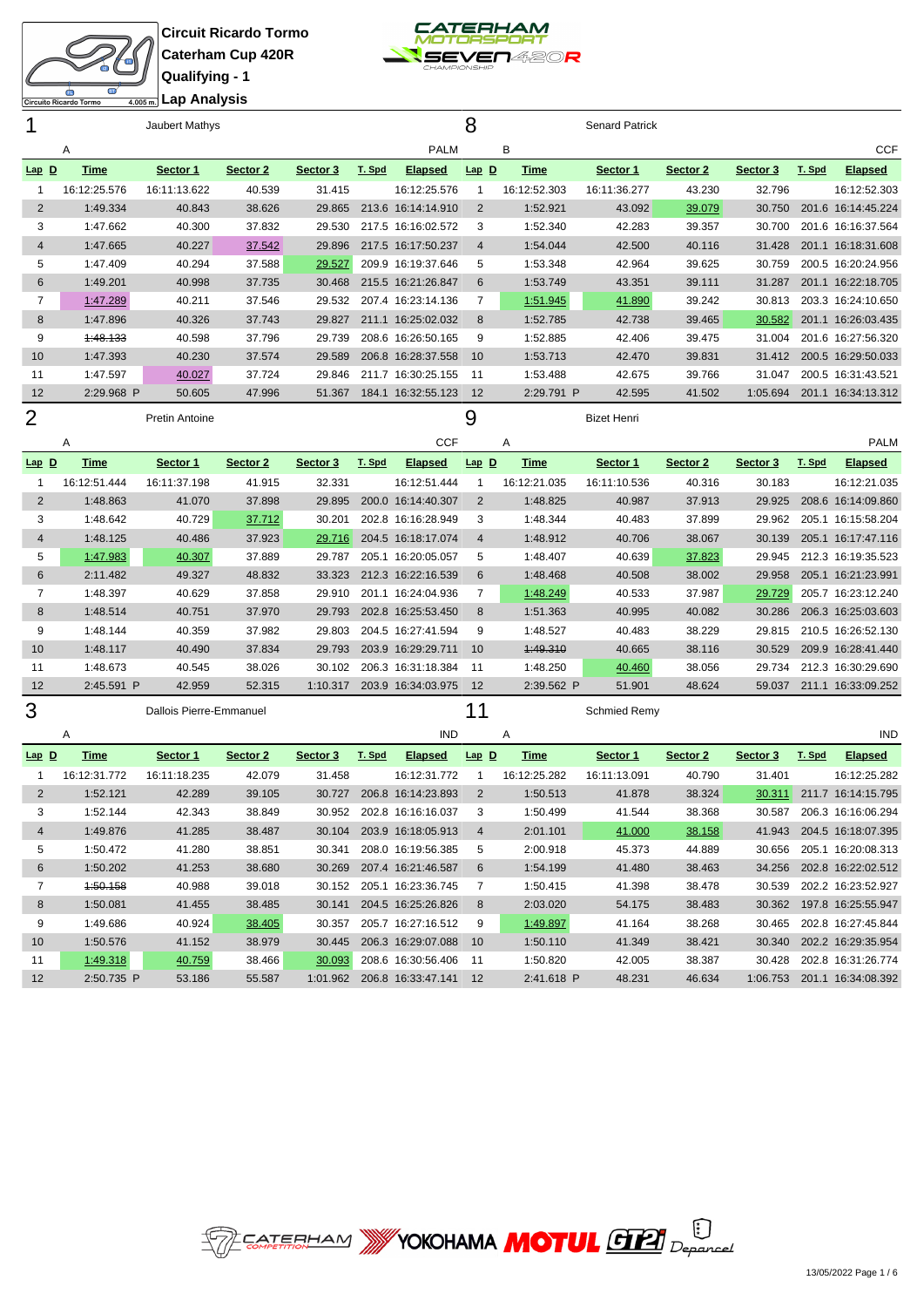$\sum_{i=1}^{n}$  $\mathbf \Phi$ **Lap Analysis**

**Circuit Ricardo Tormo Caterham Cup 420R Qualifying - 1**



|                | oncuito Nicaruo Tornic |                |                     |          |        |                                |                 |              |                     |          |               |        |                           |
|----------------|------------------------|----------------|---------------------|----------|--------|--------------------------------|-----------------|--------------|---------------------|----------|---------------|--------|---------------------------|
| 12             |                        | Griffon Arnaud |                     |          |        |                                | 18              |              | Dallois Jean-Michel |          |               |        |                           |
|                | Α                      |                |                     |          |        | <b>CCF</b>                     |                 | Α            |                     |          |               |        | IND                       |
| <u>Lap D</u>   | <b>Time</b>            | Sector 1       | Sector <sub>2</sub> | Sector 3 | T. Spd | <b>Elapsed</b>                 | $Lap$ $D$       | <b>Time</b>  | Sector 1            | Sector 2 | Sector 3      | T. Spd | <b>Elapsed</b>            |
| 1              | 16:12:38.443           | 16:11:26.884   | 39.555              | 32.004   |        | 16:12:38.443                   | $\mathbf{1}$    | 16:12:30.752 | 16:11:17.359        | 42.375   | 31.018        |        | 16:12:30.752              |
| $\overline{2}$ | 1:48.843               | 41.123         | 37.752              | 29.968   |        | 202.8 16:14:27.286             | $\overline{2}$  | 1:49.589     | 40.848              | 38.517   | 30.224        |        | 205.7 16:14:20.341        |
| 3              | 1:48.908               | 41.137         | 37.711              | 30.060   |        | 206.8 16:16:16.194             | 3               | 1:51.497     | 41.517              | 39.329   | 30.651        |        | 206.3 16:16:11.838        |
| $\overline{4}$ | 1:48.591               | 40.349         | 38.066              | 30.176   |        | 211.7 16:18:04.785             | 4               | 1:50.761     | 41.176              | 38.549   | 31.036        |        | 208.6 16:18:02.599        |
| 5              | 2:19.417 P             | 40.965         | 48.938              | 49.514   |        | 209.3 16:20:24.202             | 5               | 1:48.943     | 40.611              | 38.250   | 30.082        |        | 209.9 16:19:51.542        |
| 6              | 2:42.137               | 1:33.993       | 38.218              | 29.926   |        | 16:23:06.339                   | 6               | 1:49.422     | 41.145              | 38.322   | 29.955        |        | 202.8 16:21:40.964        |
| 7              | 1:49.678               | 41.486         | 37.983              | 30.209   |        | 206.8 16:24:56.017             | 7               | 1:49.150     | 40.912              | 38.165   | 30.073        |        | 203.9 16:23:30.114        |
| 8              | 1:49.228               | 40.928         | 38.327              | 29.973   |        | 213.6 16:26:45.245             | 8               | 1:49.614     | 41.109              | 38.403   | 30.102        |        | 204.5 16:25:19.728        |
| 9              | 1:48.759               | 40.694         | 37.815              | 30.250   |        | 205.1 16:28:34.004             | 9               | 1:49.028     | 40.751              | 38.176   | 30.101        |        | 204.5 16:27:08.756        |
| 10             | 1:51.130               | 41.059         | 38.913              | 31.158   |        | 207.4 16:30:25.134             | 10              | 1:49.435     | 40.878              | 38.337   | 30.220        |        | 205.1 16:28:58.191        |
| 11             | 2:32.345 P             | 51.309         | 49.121              | 51.915   |        | 171.8 16:32:57.479             | 11              | 1:49.014     | 40.900              | 38.098   | 30.016        |        | 212.3 16:30:47.205        |
| 15             |                        | Cordel Hervé   |                     |          |        |                                | 12              | 2:42.954 P   | 52.066              | 53.416   | 57.472        |        | 192.0 16:33:30.159        |
|                | B                      |                |                     |          |        | <b>CCF</b>                     | 19              |              | Azar Jeremy         |          |               |        |                           |
| <u>Lap D</u>   | <b>Time</b>            | Sector 1       | Sector <sub>2</sub> | Sector 3 | T. Spd | <b>Elapsed</b>                 |                 | Α            |                     |          |               |        | <b>ROSSELSP</b>           |
| 1              | 16:12:19.534           | 16:11:05.823   | 41.951              | 31.760   |        | 16:12:19.534 Lap D             |                 | <b>Time</b>  | Sector 1            | Sector 2 | Sector 3      | T. Spd | <b>Elapsed</b>            |
| 2              | 1:52.553               | 43.243         | 39.028              | 30.282   |        | 199.4 16:14:12.087             | 1               | 16:12:20.402 | 16:11:08.789        | 40.720   | 30.893        |        | 16:12:20.402              |
| 3              | 1:51.824               | 43.005         | 38.995              | 29.824   |        | 205.1 16:16:03.911             | $\overline{2}$  | 1:50.212     | 41.294              | 38.639   | 30.279        |        | 204.5 16:14:10.614        |
| 4              | 1:50.566               | 41.374         | 38.463              | 30.729   |        | 209.9 16:17:54.477             | 3               | 1:47.921     | 40.613              | 37.846   | 29.462        |        | 208.6 16:15:58.535        |
| 5              | 1:50.475               | 41.878         | 38.342              | 30.255   |        | 202.8 16:19:44.952             | 4               | 1:49.001     | 40.766              | 37.923   | 30.312        |        | 213.0 16:17:47.536        |
| 6              | 1:50.425               | 40.931         | 38.151              | 31.343   |        | 209.9 16:21:35.377             | 5               | 1:49.853     | 41.315              | 38.598   | 29.940        |        | 213.0 16:19:37.389        |
| 7              | 1:50.111               | 41.398         | 38.400              | 30.313   |        | 207.4 16:23:25.488             | $6\phantom{1}6$ | 1:47.858     | 40.202              | 38.047   | 29.609        |        | 214.2 16:21:25.247        |
| 8              | 1:49.471               | 40.905         | 38.325              | 30.241   |        | 206.8 16:25:14.959             | 7               | 1:48.222     | 40.607              | 37.988   | 29.627        |        | 208.0 16:23:13.469        |
| 9              | 1:50.771               | 41.710         | 38.750              | 30.311   |        | 209.9 16:27:05.730             | 8               | 1:48.902     | 40.280              | 38.904   | 29.718        |        | 207.4 16:25:02.371        |
| 10             | 1:50.305               | 41.475         | 38.624              | 30.206   |        | 211.1 16:28:56.035             | 9               | 1:48.242     | 40.613              | 37.931   | 29.698        |        | 214.2 16:26:50.613        |
| 11             | 1:49.835               | 41.165         | 38.366              | 30.304   |        | 205.7 16:30:45.870             | 10              | 4:47.835     | 40.219              | 37.926   | 29.690        |        | 213.0 16:28:38.448        |
| 12             | 2:50.879 P             | 54.680         | 57.930              | 58.269   |        | 197.2 16:33:36.749             | 11              | 1:47.832     | 40.303              | 37.882   | 29.647        |        | 211.7 16:30:26.280        |
| 16             |                        | Huot Harold    |                     |          |        |                                | 12              | 2:34.037 P   | 52.997              | 49.906   | 51.134        |        | 168.2 16:33:00.317        |
|                | Α                      |                |                     |          |        | <b>ROSSELSP</b>                | 20              |              | Chahinian Franck    |          |               |        |                           |
| <u>Lap D</u>   | <b>Time</b>            | Sector 1       | Sector 2            | Sector 3 | T. Spd | <b>Elapsed</b>                 |                 | Α            |                     |          |               |        | <b>CCF</b>                |
| 1              | 16:12:04.669           | 16:10:55.353   | 38.680              | 30.636   |        | 16:12:04.669 Lap D             |                 | <b>Time</b>  | Sector 1            | Sector 2 | Sector 3      | T. Spd | <b>Elapsed</b>            |
| $\overline{2}$ | 1:52.079               | 41.191         | 40.410              | 30.478   |        | 206.3 16:13:56.748             | 1               | 16:12:02.866 | 16:10:53.548        | 38.972   | 30.346        |        | 16:12:02.866              |
| 3              | 1:49.290               | 41.084         | 38.036              | 30.170   |        | 203.3 16:15:46.038             | $\overline{2}$  | 1:49.909     | 41.300              | 38.244   | 30.365        |        | 206.8 16:13:52.775        |
| 4              | 1:49.914               | 41.360         | 38.298              | 30.256   |        | 207.4 16:17:35.952             | 3               | 1:49.461     | 41.666              | 37.872   | <u>29.923</u> |        | 205.7 16:15:42.236        |
| 5              | 1:49.002               | 41.101         | 37.941              | 29.960   |        | 206.8 16:19:24.954             | 4               | 1:49.518     | 41.379              | 38.047   | 30.092        |        | 208.0 16:17:31.754        |
| 6              | 1:48.843               | 40.937         | 37.854              | 30.052   |        | 207.4 16:21:13.797             | 5               | 1:49.084     | 41.188              | 37.905   | 29.991        |        | 203.3 16:19:20.838        |
| 7              | 1:57.356 P             | 41.627         | 38.121              | 37.608   |        | 206.8 16:23:11.153             | 6               | 1:49.458     | 40.681              | 38.099   | 30.678        |        | 205.1 16:21:10.296        |
| 8              | 2:31.780               | 1:22.333       | 38.606              | 30.841   |        | 16:25:42.933                   | $\overline{7}$  | 1:52.383     | 40.949              | 38.107   | 33.327        |        | 201.1 16:23:02.679        |
| 9              | 1:49.982               | 41.128         | 38.567              |          |        | 30.287 204.5 16:27:32.915      | 8               | 1:53.044     | 44.789              | 38.112   | 30.143        |        | 163.6 16:24:55.723        |
| 10             | 1:50.063               | 41.085         | 38.383              | 30.595   |        | 202.2 16:29:22.978             | 9               | 1:55.296     | 41.035              | 41.080   | 33.181        |        | 214.9 16:26:51.019        |
| 11             | 1:50.309               | 41.227         | 38.543              | 30.539   |        | 201.1 16:31:13.287             | 10              | 1:51.768     | 43.233              | 38.514   |               |        | 30.021 210.5 16:28:42.787 |
| 12             | 2:44.688 P             | 47.151         | 52.111              |          |        | 1:05.426 201.6 16:33:57.975 11 |                 | 4:49.360     | 40.610              | 38.382   |               |        | 30.368 206.8 16:30:32.147 |



2:47.638 P 56.254 58.737 52.647 186.5 16:33:19.785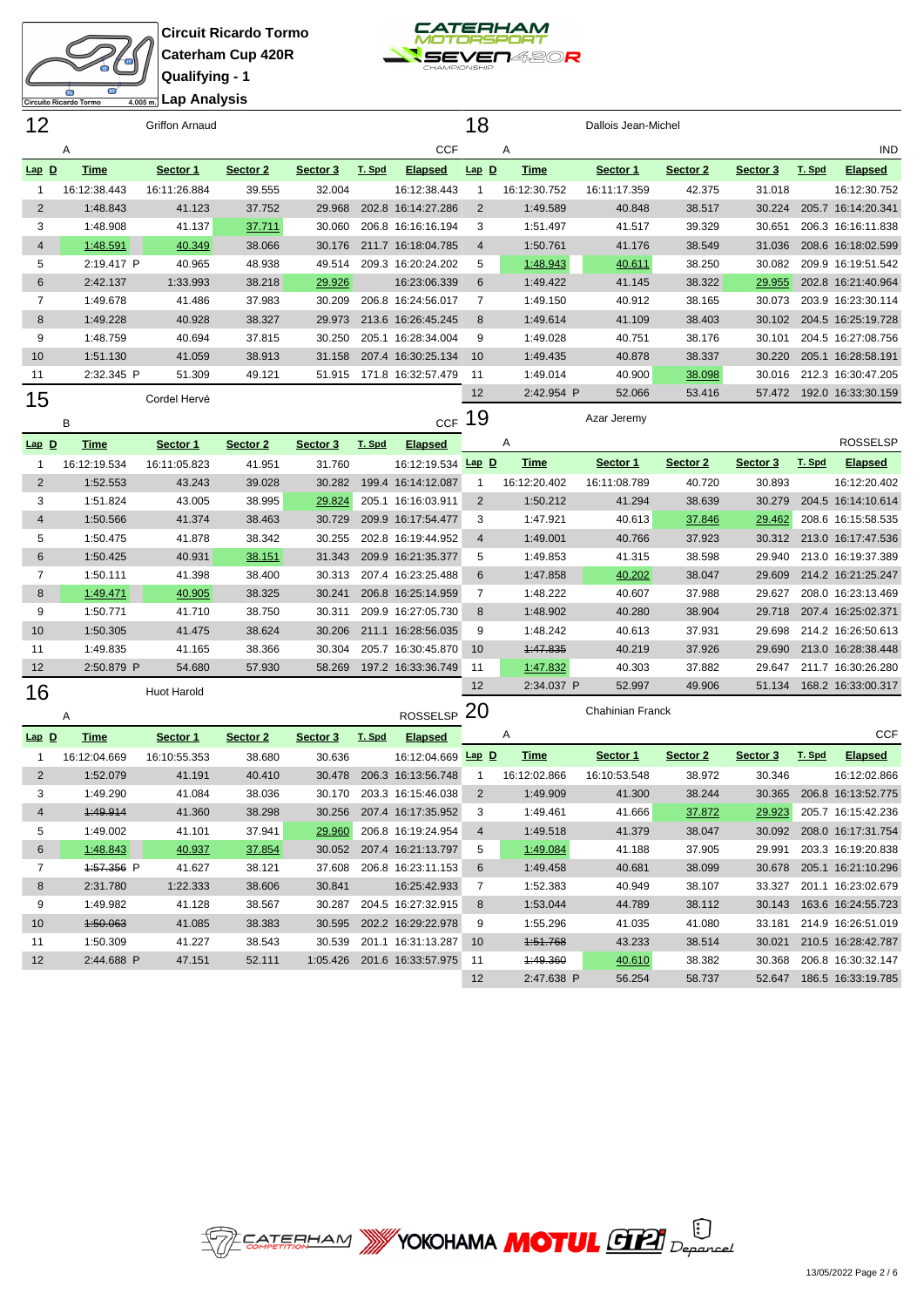$\bullet$ 

Circuito Ricardo Tormo

**Lap Analysis**

**Circuit Ricardo Tormo Caterham Cup 420R Qualifying - 1**



| 23             |                      | <b>Wehrlen Pascal</b>    |                  |                  |        |                                          | 26              |                      | Delaisse François Clement |                  |                  |        |                                          |
|----------------|----------------------|--------------------------|------------------|------------------|--------|------------------------------------------|-----------------|----------------------|---------------------------|------------------|------------------|--------|------------------------------------------|
|                | B                    |                          |                  |                  |        | <b>PALM</b>                              |                 | Α                    |                           |                  |                  |        | <b>CCF</b>                               |
| $Lap$ D        | <b>Time</b>          | Sector 1                 | Sector 2         | Sector 3         | T. Spd | <b>Elapsed</b>                           | $Lap$ D         | <b>Time</b>          | Sector 1                  | Sector 2         | Sector 3         | T. Spd | <b>Elapsed</b>                           |
| 1              | 16:12:23.141         | 16:11:07.730             | 44.211           | 31.200           |        | 16:12:23.141                             | $\mathbf{1}$    | 16:12:29.334         | 16:11:16.606              | 41.389           | 31.339           |        | 16:12:29.334                             |
| $\overline{2}$ | 1:49.404             | 41.212                   | 38.108           | 30.084           |        | 202.2 16:14:12.545                       | $\overline{2}$  | 1:52.135             | 41.971                    | 39.654           | 30.510           |        | 203.3 16:14:21.469                       |
| 3              | 1:48.835             | 40.825                   | 37.941           | 30.069           |        | 209.3 16:16:01.380                       | 3               | 1:51.517             | 41.559                    | 39.272           | 30.686           |        | 207.4 16:16:12.986                       |
| $\overline{4}$ | 1:48.795             | 40.605                   | 38.172           | 30.018           |        | 203.3 16:17:50.175                       | $\overline{4}$  | 1:51.799             | 41.707                    | 39.114           | 30.978           |        | 211.1 16:18:04.785                       |
| 5              | 1:48.027             | 40.841                   | 37.697           | 29.489           |        | 206.3 16:19:38.202                       | 5               | 1:52.365             | 42.076                    | 39.815           | 30.474           |        | 197.8 16:19:57.150                       |
| 6              | 1:49.861             | 40.821                   | 38.974           | 30.066           |        | 211.1 16:21:28.063                       | 6               | 1:55.988             | 42.096                    | 40.407           | 33.485           |        | 211.1 16:21:53.138                       |
| 7              | 1:49.212             | 41.431                   | 38.059           | 29.722           |        | 214.2 16:23:17.275                       | 7               | 1:52.321             | 41.801                    | 39.532           | 30.988           |        | 204.5 16:23:45.459                       |
| 8              | 1:51.785             | 40.728                   | 38.214           | 32.843           |        | 212.3 16:25:09.060                       | 8               | 1:58.220             | 41.906                    | 40.972           | 35.342           |        | 203.9 16:25:43.679                       |
| 9              | 1:48.471             | 40.398                   | 37.907           | 30.166           |        | 208.6 16:26:57.531                       | 9               | 1:53.727             | 41.266                    | 39.721           | 32.740           |        | 207.4 16:27:37.406                       |
| 10             | 4:48.916             | 40.799                   | 38.163           | 29.954           |        | 208.6 16:28:46.447                       | 10              | 1:52.304             | 42.378                    | 38.994           | 30.932           |        | 202.8 16:29:29.710                       |
| 11             | 1:48.714             | 40.468                   | 37.991           | 30.255           |        | 206.3 16:30:35.161                       | 11              | 1:51.711             | 41.942                    | 39.019           | 30.750           |        | 198.8 16:31:21.421                       |
| 12             | 2:48.427 P           | 59.516                   | 56.277           | 52.634           |        | 187.5 16:33:23.588                       | 12              | 2:45.076 P           | 45.801                    | 47.385           | 1:11.890         |        | 204.5 16:34:06.497                       |
| 24             |                      | Noregral Bruno           |                  |                  |        |                                          | 29              |                      | <b>Moussier Eric</b>      |                  |                  |        |                                          |
|                | Α                    |                          |                  |                  |        | <b>PALM</b>                              |                 | Α                    |                           |                  |                  |        | <b>CCF</b>                               |
| $Lap$ D        | <b>Time</b>          | Sector 1                 | Sector 2         | Sector 3         | T. Spd | <b>Elapsed</b>                           | $Lap$ $D$       | <b>Time</b>          | Sector 1                  | Sector 2         | Sector 3         | T. Spd | <b>Elapsed</b>                           |
| 1              | 16:12:23.779         | 16:11:11.418             | 40.874           | 31.487           |        | 16:12:23.779                             | $\mathbf 1$     | 16:12:02.472         | 16:10:52.672              | 39.029           | 30.771           |        | 16:12:02.472                             |
| $\overline{2}$ | 1:49.110             | 40.972                   | 37.997           | 30.141           |        | 202.8 16:14:12.889                       | 2               | 1:49.838             | 41.082                    | 38.307           | 30.449           |        | 197.8 16:13:52.310                       |
| 3              | 1:49.115             | 41.037                   | 37.787           | 30.291           |        | 210.5 16:16:02.004                       | 3               | 1:49.157             | 41.162                    | 37.994           | 30.001           |        | 199.4 16:15:41.467                       |
| $\overline{4}$ | 1:51.621             | 42.790                   | 38.347           | 30.484           |        | 207.4 16:17:53.625                       | 4               | 1:58.387             | 42.545                    | 45.922           | 29.920           |        | 199.4 16:17:39.854                       |
| 5              | 1:48.956             | 41.052                   | 37.914           | 29.990           |        | 208.6 16:19:42.581                       | 5               | 1:48.322             | 40.489                    | 37.905           | 29.928           |        | 203.3 16:19:28.176                       |
| 6              | 1:49.532             | 41.618                   | 37.993           | 29.921           |        | 204.5 16:21:32.113                       | 6               | 1:48.501             | 40.486                    | 37.852           | 30.163           |        | 203.9 16:21:16.677                       |
| $\overline{7}$ |                      |                          |                  |                  |        |                                          | $\overline{7}$  |                      |                           |                  | 29.850           |        |                                          |
|                | 1:48.492             | 40.776                   | 37.786           | 29.930           |        | 209.9 16:23:20.605                       |                 | 1:48.858             | 40.586                    | 38.422           |                  |        | 207.4 16:23:05.535                       |
| 8<br>9         | 1:49.356<br>4:47.790 | 40.868                   | 37.935<br>37.807 | 30.553           |        | 209.3 16:25:09.961<br>213.0 16:26:57.751 | 8<br>9          | 1:49.641<br>1:48.874 | 40.931<br>40.723          | 38.512<br>37.929 | 30.198<br>30.222 |        | 202.8 16:24:55.176                       |
| 10             | 4:49.779             | <u>40.130</u><br>41.175  | 38.101           | 29.853<br>30.503 |        | 216.2 16:28:47.530                       | 10              | 1:49.073             | 40.981                    | 38.026           | 30.066           |        | 203.3 16:26:44.050<br>202.8 16:28:33.123 |
| 11             | 1:48.537             |                          | 37.902           | 29.985           |        | 207.4 16:30:36.067                       | 11              | 2:01.662             | 41.136                    | 49.784           | 30.742           |        | 203.3 16:30:34.785                       |
| 12             | 2:53.201 P           | 40.650<br>59.336         | 56.747           | 57.118           |        | 197.8 16:33:29.268                       | 12              | 2:42.696 P           | 56.067                    | 56.693           | 49.936           |        | 129.7 16:33:17.481                       |
|                |                      |                          |                  |                  |        |                                          |                 |                      |                           |                  |                  |        |                                          |
| 25             |                      | <b>Massoutre Olivier</b> |                  |                  |        |                                          | 30              |                      | Gachnang Gary             |                  |                  |        |                                          |
|                | B                    |                          |                  |                  |        | <b>CCF</b>                               |                 | Α                    |                           |                  |                  |        | <b>PALM</b>                              |
| $Lap$ D        | <b>Time</b>          | Sector 1                 | Sector 2         | Sector 3         | T. Spd | <b>Elapsed</b>                           | $Lap$ $D$       | <b>Time</b>          | Sector 1                  | Sector 2         | Sector 3         | T. Spd | <b>Elapsed</b>                           |
| 1              | 16:12:39.359         | 16:11:25.523             | 42.645           | 31.191           |        | 16:12:39.359                             | $\mathbf{1}$    | 16:12:26.017         | 16:11:14.291              | 40.868           | 30.858           |        | 16:12:26.017                             |
| $\overline{2}$ | 1:50.960             | 41.722                   | 38.884           | 30.354           |        | 205.7 16:14:30.319                       | $\overline{2}$  | 1:50.094             | 42.044                    | 38.286           | 29.764           |        | 207.4 16:14:16.111                       |
| 3              | 1:49.939             | 41.282                   | 38.574           | 30.083           |        | 205.7 16:16:20.258                       | 3               | 1:48.691             | 41.159                    | 37.755           |                  |        | 29.777 212.3 16:16:04.802                |
| 4              | 1:50.388             | 41.217                   | 38.758           | 30.413           |        | 208.6 16:18:10.646                       | $\overline{4}$  | 1:49.778             | 41.026                    | 38.537           |                  |        | 30.215 214.2 16:17:54.580                |
| 5              | 1:49.786             | 41.131                   | 38.517           | 30.138           |        | 207.4 16:20:00.432                       | 5               | 1:48.319             | 40.380                    | 38.283           | 29.656           |        | 215.5 16:19:42.899                       |
| 6              | 1:49.921             | 41.405                   | 38.319           | 30.197           |        | 207.4 16:21:50.353                       | $6\phantom{1}6$ | 1:48.580             | 40.699                    | 37.947           |                  |        | 29.934 212.3 16:21:31.479                |
| $\overline{7}$ | 1:50.216             | 41.274                   | 38.419           | 30.523           |        | 206.3 16:23:40.569                       | 7               | 1:48.337             | 40.348                    | 38.112           | 29.877           |        | 205.1 16:23:19.816                       |
| 8              | 1:50.373             | 41.283                   | 38.502           | 30.588           |        | 206.8 16:25:30.942                       | 8               | 1:48.236             | 40.414                    | 38.042           | 29.780           |        | 210.5 16:25:08.052                       |
| 9              | 1:49.921             | 41.472                   | 38.258           | 30.191           |        | 213.6 16:27:20.863                       | 9               | 1:48.250             | 40.465                    | 37.963           | 29.822           |        | 208.0 16:26:56.302                       |
| 10             | 1:50.480             | 41.514                   | 38.516           | 30.450           |        | 204.5 16:29:11.343                       | 10              | 4:55.365 P           | 40.568                    | 38.457           |                  |        | 36.340 209.3 16:28:51.667                |
| 11             | 1:50.723             | 41.404                   | 38.779           | 30.540           |        | 203.9 16:31:02.066                       |                 |                      |                           |                  |                  |        |                                          |
| 12             | 2:54.365 P           | 56.508                   | 52.372           | 1:05.485         |        | 135.3 16:33:56.431                       |                 |                      |                           |                  |                  |        |                                          |

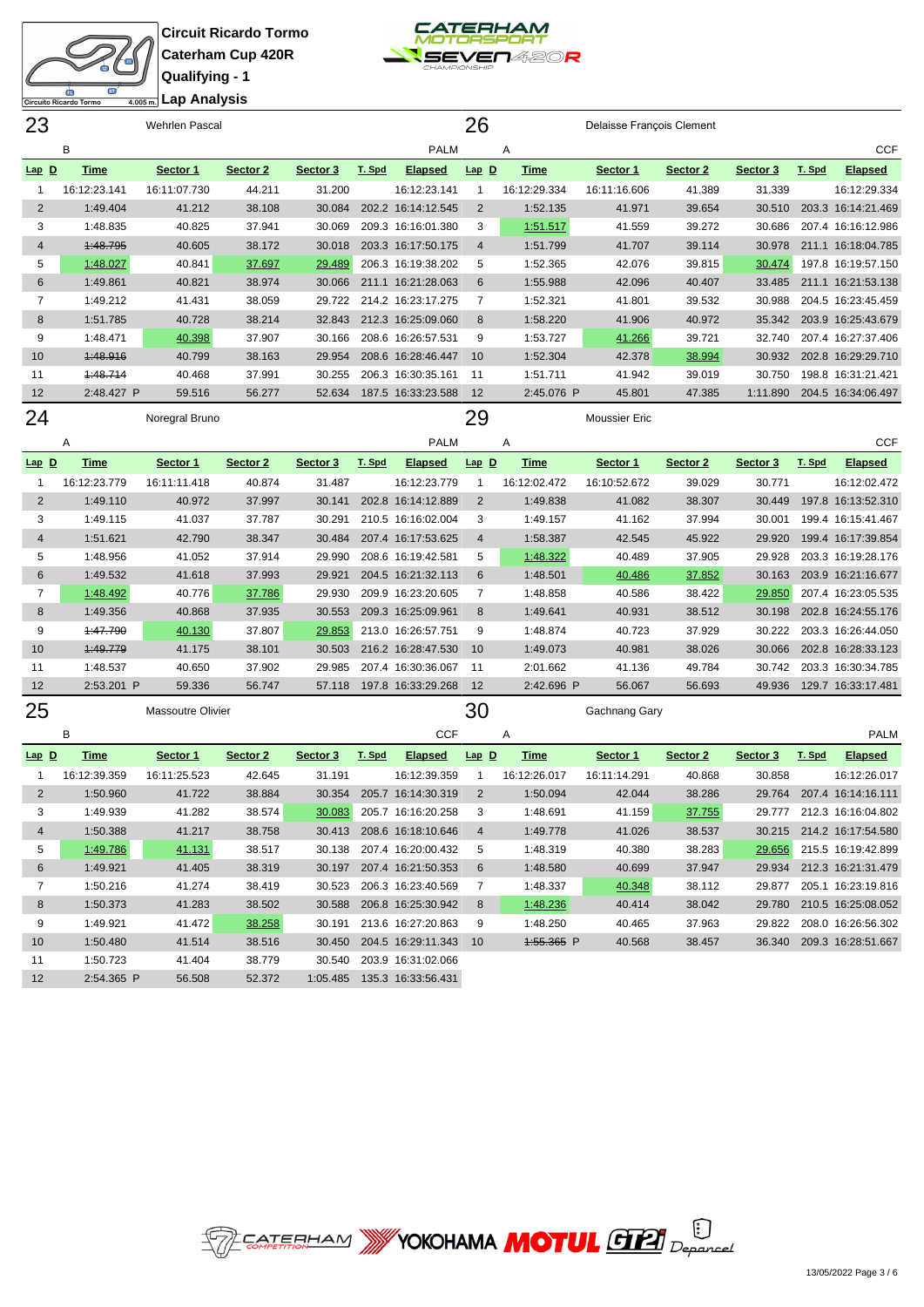

 1:51.722 41.509 39.572 30.641 206.3 16:20:03.585 1:52.526 42.631 39.096 30.799 194.0 16:21:56.111 1:52.451 42.268 39.235 30.948 201.1 16:23:48.562 1:52.856 42.315 39.039 31.502 198.8 16:25:41.418 1:53.084 42.442 39.900 30.742 198.8 16:27:34.502 2:01.111 P 42.363 39.369 39.379 201.1 16:29:35.613



|    |  | ⊺∝uamynig -          |  |
|----|--|----------------------|--|
| mo |  | 4.005 m. Lap Analysi |  |
|    |  |                      |  |

|                 | œ<br>Circuito Ricardo Tormo | 4.005m Lap Analysis    |          |          |        |                    |                |                             |                 |          |          |        |                    |
|-----------------|-----------------------------|------------------------|----------|----------|--------|--------------------|----------------|-----------------------------|-----------------|----------|----------|--------|--------------------|
| 32              |                             | Mignatelli Jean-Pierre |          |          |        |                    | 40             |                             | Labescat Franck |          |          |        |                    |
|                 | В                           |                        |          |          |        | <b>CCF</b>         |                | Α                           |                 |          |          |        | <b>CCF</b>         |
| $Lap$ $D$       | <b>Time</b>                 | Sector 1               | Sector 2 | Sector 3 | T. Spd | <b>Elapsed</b>     | $Lap$ $D$      | <b>Time</b>                 | Sector 1        | Sector 2 | Sector 3 | T. Spd | <b>Elapsed</b>     |
| $\mathbf{1}$    | 16:12:43.287                | 16:11:31.085           | 40.262   | 31.940   |        | 16:12:43.287       | $\mathbf{1}$   | 16:12:38.618 P 16:11:19.391 |                 | 41.811   | 37.416   |        | 16:12:38.618       |
| 2               | 1:52.394                    | 42.210                 | 39.283   | 30.901   |        | 205.7 16:14:35.681 | $\overline{2}$ | 3:06.849                    | 1:57.875        | 38.756   | 30.218   |        | 16:15:45.467       |
| 3               | 1:53.222                    | 42.465                 | 39.220   | 31.537   |        | 202.2 16:16:28.903 | 3              | 1:49.788                    | 41.001          | 38.931   | 29.856   |        | 202.8 16:17:35.255 |
| $\overline{4}$  | 2:06.447                    | 42.072                 | 53.427   | 30.948   |        | 198.3 16:18:35.350 | $\overline{4}$ | 4:48.370                    | 40.490          | 38.110   | 29.770   |        | 205.1 16:19:23.625 |
| 5               | 1:51.643                    | 41.943                 | 38.845   | 30.855   |        | 200.5 16:20:26.993 | 5              | 1:49.335                    | 40.600          | 38.261   | 30.474   |        | 210.5 16:21:12.960 |
| $6\phantom{1}6$ | 2:00.280 P                  | 41.959                 | 38.847   | 39.474   |        | 202.2 16:22:27.273 | 6              | 1:49.166                    | 40.708          | 38.145   | 30.313   |        | 206.8 16:23:02.126 |
| $\overline{7}$  | 2:46.692                    | 1:36.772               | 38.902   | 31.018   |        | 16:25:13.965       | 7              | 1:53.322                    | 43.316          | 39.514   | 30.492   |        | 206.3 16:24:55.448 |
| 8               | 1:51.595                    | 42.275                 | 38.698   | 30.622   |        | 202.8 16:27:05.560 | 8              | 1:52.922                    | 43.418          | 39.119   | 30.385   |        | 203.3 16:26:48.370 |
| 9               | 1:52.204                    | 42.273                 | 39.156   | 30.775   |        | 205.1 16:28:57.764 | 9              | 1:48.499                    | 40.609          | 38.012   | 29.878   |        | 206.8 16:28:36.869 |
| 10              | 1:51.388                    | 41.999                 | 38.829   | 30.560   |        | 203.3 16:30:49.152 | 10             | 1:48.815                    | 40.244          | 38.692   | 29.879   |        | 208.6 16:30:25.684 |
| 11              | 2:53.410 P                  | 55.252                 | 57.346   | 1:00.812 |        | 176.0 16:33:42.562 | -11            | 2:33.016 P                  | 52.056          | 49.680   | 51.280   |        | 160.3 16:32:58.700 |
| 35              |                             | Gassin Bastien         |          |          |        |                    | 41             |                             | Meignan Pascal  |          |          |        |                    |
|                 | Α                           |                        |          |          |        | <b>ST ELOI</b>     |                | В                           |                 |          |          |        | <b>ST ELOI</b>     |
| $Lap$ $D$       | <b>Time</b>                 | Sector 1               | Sector 2 | Sector 3 | T. Spd | <b>Elapsed</b>     | $Lap$ $D$      | <b>Time</b>                 | Sector 1        | Sector 2 | Sector 3 | T. Spd | <b>Elapsed</b>     |
| $\mathbf{1}$    | 16:12:24.105                | 16:11:11.865           | 40.936   | 31.304   |        | 16:12:24.105       | $\overline{1}$ | 16:12:25.980                | 16:11:13.499    | 41.285   | 31.196   |        | 16:12:25.980       |
| 2               | 1:49.088                    | 40.910                 | 38.065   | 30.113   |        | 211.7 16:14:13.193 | $\overline{2}$ | 1:52.553                    | 41.897          | 39.372   | 31.284   |        | 210.5 16:14:18.533 |
| 3               | 1:49.189                    | 41.026                 | 37.964   | 30.199   |        | 209.9 16:16:02.382 | 3              | 1:52.225                    | 42.242          | 38.998   | 30.985   |        | 211.1 16:16:10.758 |
| $\overline{4}$  | 1:48.441                    | 40.726                 | 37.811   | 29.904   |        | 210.5 16:17:50.823 | $\overline{4}$ | 1:51.693                    | 41.806          | 38.847   | 31.040   |        | 202.8 16:18:02.451 |
| 5               | 1:47.873                    | 40.485                 | 37.822   | 29.566   |        | 206.8 16:19:38.696 | 5              | 1:50.238                    | 41.691          | 38.500   | 30.047   |        | 205.1 16:19:52.689 |
| $6\phantom{1}6$ | 1:49.185                    | 40.575                 | 38.374   | 30.236   |        | 209.3 16:21:27.881 | 6              | 1:50.114                    | 41.236          | 38.418   | 30.460   |        | 207.4 16:21:42.803 |
| $\overline{7}$  | 1:47.877                    | 40.539                 | 37.636   | 29.702   |        | 211.7 16:23:15.758 | $\overline{7}$ | 1:50.478                    | 41.320          | 38.560   | 30.598   |        | 207.4 16:23:33.281 |
| 8               | 1:47.855                    | 40.398                 | 37.673   | 29.784   |        | 203.3 16:25:03.613 | 8              | 1:50.731                    | 41.348          | 38.814   | 30.569   |        | 205.1 16:25:24.012 |
| 9               | 1:48.970                    | 40.974                 | 38.066   | 29.930   |        | 208.6 16:26:52.583 | 9              | 1:51.268                    | 41.714          | 38.709   | 30.845   |        | 204.5 16:27:15.280 |
| 10              | 1:48.251                    | 40.502                 | 38.121   | 29.628   |        | 16:28:40.834       | 10             | 1:50.906                    | 41.526          | 38.791   | 30.589   |        | 203.3 16:29:06.186 |
| 11              | 1:48.093                    | 40.416                 | 37.869   | 29.808   |        | 202.8 16:30:28.927 | -11            | 4:50.169                    | 41.240          | 38.569   | 30.360   |        | 212.3 16:30:56.355 |
| 12              | 2:33.149 P                  | 51.403                 | 49.315   | 52.431   |        | 156.5 16:33:02.076 | 12             | 2:48.858 P                  | 51.540          | 55.825   | 1:01.493 |        | 206.3 16:33:45.213 |
| 38              |                             | <b>Boueix Claude</b>   |          |          |        |                    | 44             |                             | Girardot Alain  |          |          |        |                    |
|                 | B                           |                        |          |          |        | <b>DOG RACING</b>  |                | B                           |                 |          |          |        | <b>CCF</b>         |
| $Lap$ $D$       | <b>Time</b>                 | Sector 1               | Sector 2 | Sector 3 | T. Spd | <b>Elapsed</b>     | $Lap$ $D$      | <b>Time</b>                 | Sector 1        | Sector 2 | Sector 3 | T. Spd | <b>Elapsed</b>     |
| $\mathbf{1}$    | 16:12:34.170                | 16:11:20.635           | 41.692   | 31.843   |        | 16:12:34.170       | $\overline{1}$ | 16:12:05.500                | 16:10:56.461    | 38.814   | 30.225   |        | 16:12:05.500       |
| $\overline{2}$  | 1:52.450                    | 42.130                 | 39.353   | 30.967   |        | 203.3 16:14:26.620 | $\overline{2}$ | 1:48.856                    | 40.791          | 38.054   | 30.011   |        | 206.8 16:13:54.356 |
| 3               | 1:52.710                    | 42.774                 | 39.126   | 30.810   |        | 200.5 16:16:19.330 | 3              | 1:48.844                    | 40.983          | 38.083   | 29.778   |        | 207.4 16:15:43.200 |
| $\overline{4}$  | 1:52.533                    | 41.795                 | 39.743   | 30.995   |        | 203.3 16:18:11.863 | $\overline{4}$ | 1:50.133                    | 41.692          | 38.174   | 30.267   |        | 209.9 16:17:33.333 |



 1:48.974 41.029 38.035 29.910 209.3 16:19:22.307 1:49.495 40.991 38.214 30.290 206.3 16:21:11.802 1:49.840 41.389 38.211 30.240 205.7 16:23:01.642 1:50.278 41.017 38.549 30.712 210.5 16:24:51.920 1:49.773 41.325 38.161 30.287 201.1 16:26:41.693 1:50.119 41.104 38.594 30.421 202.2 16:28:31.812 1:53.796 42.893 38.569 32.334 202.2 16:30:25.608 2:46.915 P 58.877 47.990 1:00.048 135.0 16:33:12.523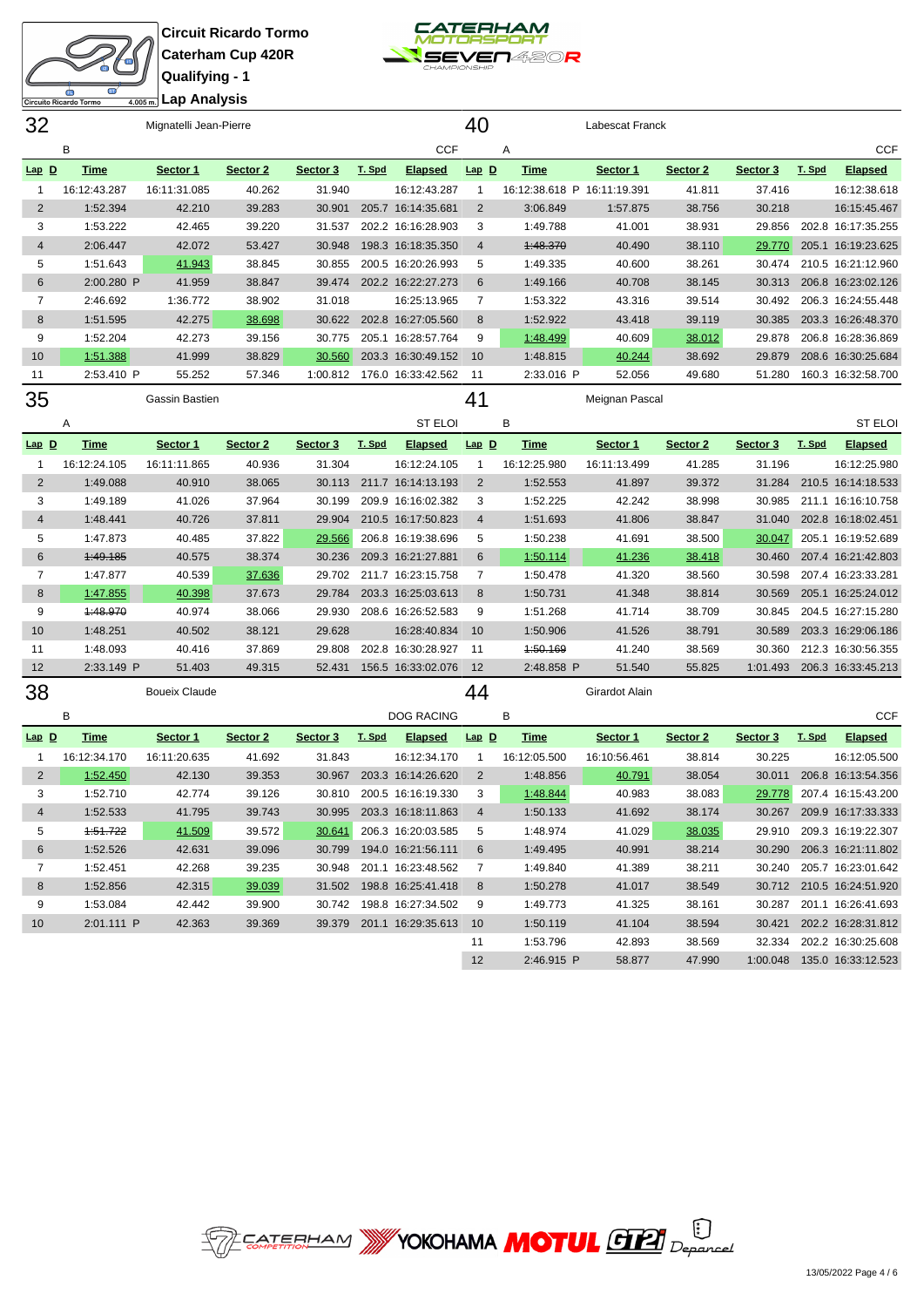



**Lap Analysis**

| 52             |              | Leguem David             |                     |          |        |                       | 63             |              | Allaire Frédéric  |          |          |        |                           |
|----------------|--------------|--------------------------|---------------------|----------|--------|-----------------------|----------------|--------------|-------------------|----------|----------|--------|---------------------------|
|                | Α            |                          |                     |          |        | <b>ST ELOI</b>        |                | Α            |                   |          |          |        | <b>ST ELOI</b>            |
| Lap D          | <b>Time</b>  | Sector 1                 | Sector 2            | Sector 3 | T. Spd | <b>Elapsed</b>        | $Lap$ D        | <b>Time</b>  | Sector 1          | Sector 2 | Sector 3 | T. Spd | <b>Elapsed</b>            |
| 1              | 16:12:11.110 | 16:11:01.346             | 39.572              | 30.192   |        | 16:12:11.110          | $\overline{1}$ | 16:12:14.496 | 16:11:02.476      | 40.787   | 31.233   |        | 16:12:14.496              |
| 2              | 1:49.198     | 40.629                   | 38.284              | 30.285   |        | 203.9 16:14:00.308    | $\overline{2}$ | 1:52.940     | 41.670            | 39.247   | 32.023   |        | 198.8 16:14:07.436        |
| 3              | 1:48.104     | 40.498                   | 37.882              | 29.724   |        | 202.8 16:15:48.412    | 3              | 1:51.613     | 41.609            | 39.025   | 30.979   |        | 200.0 16:15:59.049        |
| $\overline{4}$ | 1:47.526     | 40.231                   | 37.673              | 29.622   |        | 203.9 16:17:35.938    | $\overline{4}$ | 1:49.947     | 41.140            | 38.296   | 30.511   |        | 206.3 16:17:48.996        |
| 5              | 1:47.609     | 40.558                   | 37.674              | 29.377   |        | 205.1 16:19:23.547    | 5              | 1:50.555     | 41.318            | 39.279   | 29.958   |        | 204.5 16:19:39.551        |
| 6              | 1:53.774 P   | 40.261                   | 38.437              | 35.076   |        | 208.6 16:21:17.321    | 6              | 1:50.079     | 41.452            | 38.574   | 30.053   |        | 207.4 16:21:29.630        |
| $\overline{7}$ | 2:25.587     | 1:18.042                 | 37.827              | 29.718   |        | 16:23:42.908          | $\overline{7}$ | 1:49.670     | 41.067            | 38.398   | 30.205   |        | 206.3 16:23:19.300        |
| 8              | 1:47.741     | 40.131                   | 37.680              | 29.930   |        | 208.6 16:25:30.649    | 8              | 1:50.197     | 41.517            | 38.523   | 30.157   |        | 205.1 16:25:09.497        |
| 9              | 1:47.538     | 40.331                   | 37.617              | 29.590   |        | 206.3 16:27:18.187    | 9              | 1:50.593     | 41.260            | 38.424   | 30.909   |        | 212.3 16:27:00.090        |
| 10             | 1:47.802     | 40.057                   | 37.761              | 29.984   |        | 213.0 16:29:05.989    | 10             | 1:49.878     | 41.017            | 38.565   | 30.296   |        | 206.3 16:28:49.968        |
| 11             | 1:47.563     | 40.467                   | 37.657              | 29.439   |        | 203.3 16:30:53.552    | 11             | 1:50.409     | 41.267            | 38.836   | 30.306   |        | 206.8 16:30:40.377        |
| 12             | 2:50.092 P   | 51.480                   | 57.278              | 1:01.334 |        | 190.9 16:33:43.644    | 12             | 2:54.302 P   | 57.292            | 58.685   | 58.325   |        | 185.0 16:33:34.679        |
| 59             |              | Clay Tristan             |                     |          |        |                       | 68             |              | Antoni Christophe |          |          |        |                           |
|                | Α            |                          |                     |          |        | <b>CCF</b>            |                | Α            |                   |          |          |        | IND                       |
| $Lap$ D        | <b>Time</b>  | Sector 1                 | Sector <sub>2</sub> | Sector 3 | T. Spd | <b>Elapsed</b>        | $Lap$ $D$      | <b>Time</b>  | Sector 1          | Sector 2 | Sector 3 | T. Spd | <b>Elapsed</b>            |
| 1              | 16:12:03.776 | 16:10:54.817             | 38.571              | 30.388   |        | 16:12:03.776          | -1             | 16:12:26.449 | 16:11:14.085      | 40.912   | 31.452   |        | 16:12:26.449              |
| 2              | 1:48.947     | 40.930                   | 38.044              | 29.973   |        | 207.4 16:13:52.723    | $\overline{2}$ | 1:51.848     | 42.173            | 38.895   | 30.780   |        | 208.0 16:14:18.297        |
| 3              | 1:49.096     | 41.004                   | 38.072              | 30.020   |        | 205.1 16:15:41.819    | 3              | 1:52.976     | 42.861            | 39.168   | 30.947   |        | 203.3 16:16:11.273        |
| $\overline{4}$ | 1:48.488     | 40.867                   | 37.800              | 29.821   |        | 206.3 16:17:30.307    | 4              | 1:51.842     | 42.208            | 38.710   | 30.924   |        | 206.3 16:18:03.115        |
| 5              | 4:48.890     | 40.949                   | 38.024              | 29.917   |        | 198.8 16:19:19.197    | 5              | 1:53.476     | 41.382            | 40.594   | 31.500   |        | 208.6 16:19:56.591        |
| 6              | 1:55.961     | 40.654                   | 38.101              | 37.206   |        | 200.5 16:21:15.158    | 6              | 1:50.954     | 41.404            | 38.844   | 30.706   |        | 207.4 16:21:47.545        |
| 7              | 1:51.753     | 41.972                   | 40.009              | 29.772   |        | 206.8 16:23:06.911    | 7              | 1:51.499     | 41.343            | 39.488   | 30.668   |        | 204.5 16:23:39.044        |
| 8              | 1:49.886     | 41.217                   | 38.331              | 30.338   |        | 208.6 16:24:56.797    | 8              | 1:54.798     | 41.160            | 38.770   | 34.868   |        | 207.4 16:25:33.842        |
| 9              | 1:48.763     | 40.631                   | 38.211              | 29.921   |        | 215.5 16:26:45.560    | 9              | 1:50.436     | 41.133            | 38.759   | 30.544   |        | 208.6 16:27:24.278        |
| 10             | 1:48.719     | 40.624                   | 38.163              | 29.932   |        | 211.7 16:28:34.279    | 10             | 1:50.335     | 41.202            | 38.728   | 30.405   |        | 205.1 16:29:14.613        |
| 11             | 1:49.811     | 41.002                   | 38.246              | 30.563   |        | 213.0 16:30:24.090    | 11             | 1:50.963     | 41.377            | 38.977   | 30.609   |        | 203.3 16:31:05.576        |
| 12             | 2:29.721 P   | 50.545                   | 48.030              | 51.146   |        | 173.9 16:32:53.811    | 12             | 2:48.395 P   | 46.807            | 54.737   | 1:06.851 |        | 190.9 16:33:53.971        |
| 60             |              | <b>Chatelain Francis</b> |                     |          |        |                       | 69             |              | Quetaud Philippe  |          |          |        |                           |
|                | B            |                          |                     |          |        | <b>PALM</b>           |                | Α            |                   |          |          |        | <b>CCF</b>                |
| $Lap$ $D$      | <b>Time</b>  | Sector 1                 | Sector <sub>2</sub> | Sector 3 | T. Spd | <b>Elapsed</b>        | $Lap$ D        | <b>Time</b>  | Sector 1          | Sector 2 | Sector 3 | T. Spd | <b>Elapsed</b>            |
| 1              | 16:12:03.298 | 16:10:54.350             | 38.776              | 30.172   |        | 16:12:03.298          | -1             | 16:12:23.751 | 16:11:08.530      | 43.121   | 32.100   |        | 16:12:23.751              |
| $\overline{2}$ | 1:49.945     | 41.823                   | 38.088              | 30.034   |        | 208.0 16:13:53.243    | $\overline{2}$ | 1:50.552     | 42.258            | 38.224   | 30.070   |        | 203.9 16:14:14.303        |
| 3              | 1:49.386     | 41.436                   | 38.035              | 29.915   |        | 209.9 16:15:42.629    | 3              | 2:04.284     | 41.435            | 48.037   |          |        | 34.812 207.4 16:16:18.587 |
| $\overline{4}$ | 1:50.590     | 41.957                   | 38.419              | 30.214   |        | 210.5 16:17:33.219    | $\overline{4}$ | 1:50.448     | 40.733            | 39.048   | 30.667   |        | 202.2 16:18:09.035        |
| 5              | 1:49.466     | 41.708                   | 37.828              | 29.930   |        | 206.3 16:19:22.685    | 5              | 1:49.803     | 40.818            | 38.527   | 30.458   |        | 205.1 16:19:58.838        |
| 6              | 1:49.191     | 40.974                   | 38.243              | 29.974   |        | 210.5 16:21:11.876    | 6              | 1:49.623     | 40.834            | 38.419   | 30.370   |        | 206.3 16:21:48.461        |
| 7              | 1:49.566     | 40.986                   | 38.134              | 30.446   |        | 206.3 16:23:01.442    | 7              | 1:49.806     | 40.831            | 38.621   | 30.354   |        | 205.7 16:23:38.267        |
| 8              | 1:55.110     | 43.738                   | 41.163              | 30.209   |        | 201.1 16:24:56.552    | 8              | 1:49.353     | 40.863            | 38.433   | 30.057   |        | 203.3 16:25:27.620        |
| 9              | 1:50.492     | 41.703                   | 38.727              | 30.062   |        | 211.1 16:26:47.044    | 9              | 1:50.058     | 41.030            | 38.565   | 30.463   |        | 206.3 16:27:17.678        |
| 10             | 1:48.753     | 40.739                   | 38.099              | 29.915   |        | 206.3 16:28:35.797 10 |                | 2:15.961 P   | 47.240            | 46.933   |          |        | 41.788 204.5 16:29:33.639 |
| 11             | 1:49.590     | 40.823                   | 38.487              | 30.280   |        | 206.3 16:30:25.387    |                |              |                   |          |          |        |                           |
| 12             | 2:39.431 P   | 53.464                   | 49.809              | 56.158   |        | 156.1 16:33:04.818    |                |              |                   |          |          |        |                           |

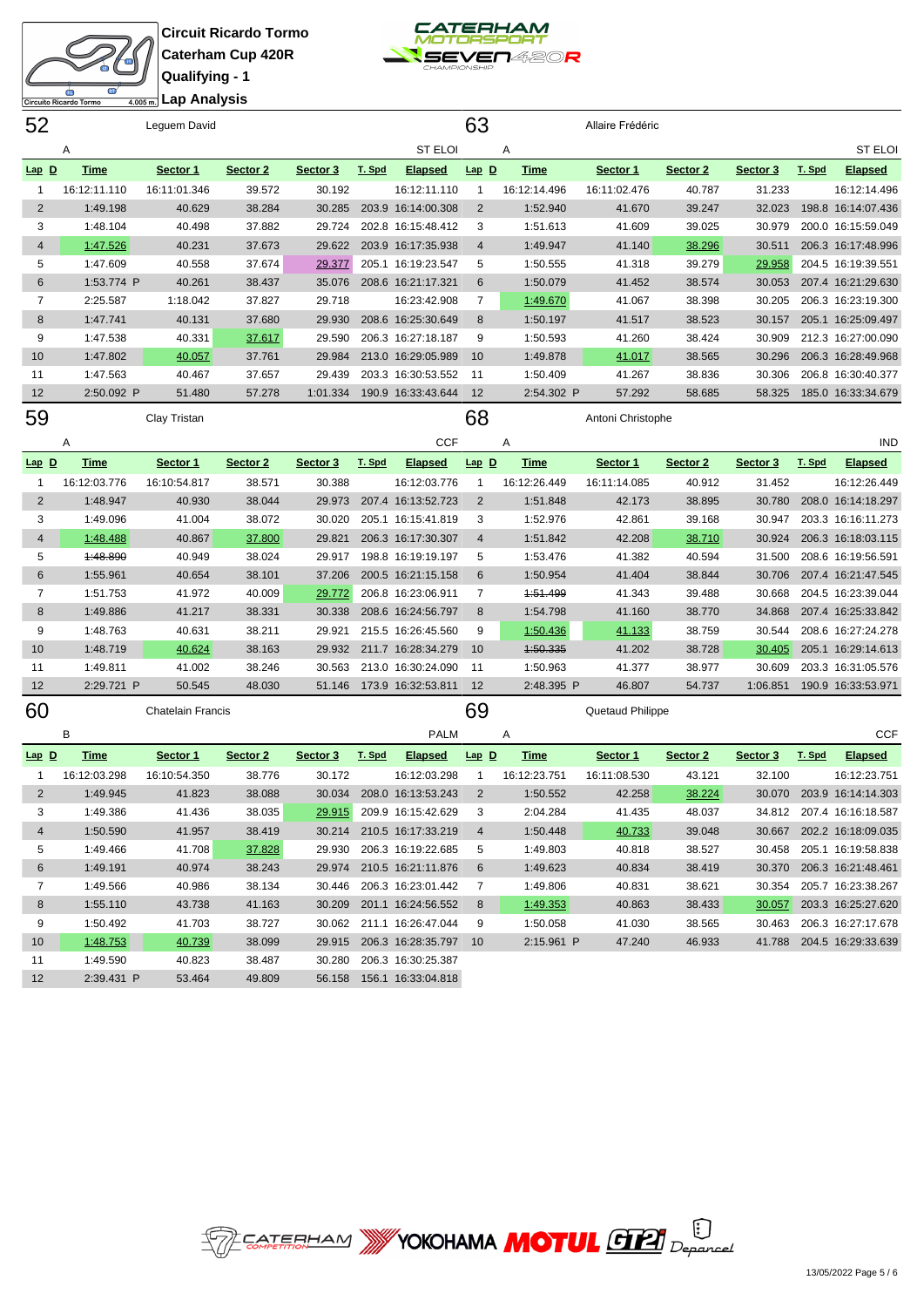



| 74             |              | Gossiaux Jean-Philippe |          |          |        |                        | 88               |              | Mignatelli Arnaud    |          |          |        |                           |
|----------------|--------------|------------------------|----------|----------|--------|------------------------|------------------|--------------|----------------------|----------|----------|--------|---------------------------|
|                | Α            |                        |          |          |        | <b>ST ELOI</b>         |                  | Α            |                      |          |          |        | <b>CCF</b>                |
| Lap D          | <b>Time</b>  | Sector 1               | Sector 2 | Sector 3 | T. Spd | <b>Elapsed</b>         | $Lap$ $D$        | <b>Time</b>  | Sector 1             | Sector 2 | Sector 3 | T. Spd | <b>Elapsed</b>            |
| 1              | 16:12:09.068 | 16:10:58.783           | 39.439   | 30.846   |        | 16:12:09.068           | $\mathbf{1}$     | 16:12:41.764 | 16:11:29.273         | 39.613   | 32.878   |        | 16:12:41.764              |
| $\overline{2}$ | 1:51.760     | 42.036                 | 38.978   | 30.746   |        | 197.8 16:14:00.828     | 2                | 1:49.709     | 41.157               | 38.348   | 30.204   |        | 202.8 16:14:31.473        |
| 3              | 1:49.730     | 41.171                 | 38.291   | 30.268   |        | 205.1 16:15:50.558     | 3                | 1:50.116     | 41.003               | 38.684   | 30.429   |        | 205.7 16:16:21.589        |
| $\overline{4}$ | 1:50.304     | 41.426                 | 38.410   | 30.468   |        | 201.1 16:17:40.862     | $\overline{4}$   | 1:49.635     | 41.176               | 38.495   | 29.964   |        | 206.3 16:18:11.224        |
| 5              | 1:49.592     | 40.874                 | 38.561   | 30.157   |        | 204.5 16:19:30.454     | 5                | 1:49.621     | 40.949               | 38.653   | 30.019   |        | 210.5 16:20:00.845        |
| 6              | 1:49.330     | 40.805                 | 38.305   | 30.220   |        | 201.6 16:21:19.784     | 6                | 1:50.575     | 42.083               | 38.353   | 30.139   |        | 211.1 16:21:51.420        |
| $\overline{7}$ | 1:49.415     | 41.089                 | 38.184   | 30.142   |        | 202.2 16:23:09.199     | $\overline{7}$   | 1:50.190     | 40.741               | 38.399   | 31.050   |        | 208.6 16:23:41.610        |
| 8              | 1:53.914     |                        | 2:30.190 | 32.050   |        | 211.1 16:25:03.113     | 8                | 1:51.543     | 41.057               | 38.937   | 31.549   |        | 205.7 16:25:33.153        |
| 9              | 1:50.427     | 40.801                 | 39.292   | 30.334   |        | 207.4 16:26:53.540     | 9                | 1:49.775     | 41.332               | 38.199   | 30.244   |        | 205.1 16:27:22.928        |
| 10             | 1:49.914     | 41.005                 | 38.441   | 30.468   |        | 205.1 16:28:43.454     | 10               | 1:49.125     | 40.957               | 38.050   | 30.118   |        | 206.3 16:29:12.053        |
| 11             | 1:49.860     | 40.606                 | 38.870   | 30.384   |        | 206.8 16:30:33.314     | 11               | 1:50.084     | 41.005               | 38.766   | 30.313   |        | 209.3 16:31:02.137        |
| 12             | 2:53.703 P   | 56.592                 | 59.802   | 57.309   |        | 177.3 16:33:27.017     | 12               | 2:48.176 P   | 49.066               | 55.300   | 1:03.810 |        | 171.0 16:33:50.313        |
| 75             |              | Pinto Alexandre        |          |          |        |                        | 92               |              | Loi Olivier          |          |          |        |                           |
|                | Α            |                        |          |          |        | <b>ST ELOI</b>         |                  | Α            |                      |          |          |        | <b>ST ELOI</b>            |
| Lap D          | <b>Time</b>  | Sector 1               | Sector 2 | Sector 3 | T. Spd | <b>Elapsed</b>         | $Lap$ $D$        | <b>Time</b>  | Sector 1             | Sector 2 | Sector 3 | T. Spd | <b>Elapsed</b>            |
| 1              | 16:12:25.001 | 16:11:12.850           | 40.720   | 31.431   |        | 16:12:25.001           | $\mathbf{1}$     | 16:12:24.389 | 16:11:12.283         | 40.796   | 31.310   |        | 16:12:24.389              |
| $\overline{2}$ | 1:49.765     | 41.339                 | 38.552   | 29.874   |        | 210.5 16:14:14.766     | $\overline{2}$   | 1:49.271     | 40.986               | 38.335   | 29.950   |        | 212.3 16:14:13.660        |
| 3              | 1:49.743     | 41.234                 | 38.554   | 29.955   |        | 211.7 16:16:04.509     | 3                | 1:49.523     | 41.078               | 38.517   | 29.928   |        | 209.3 16:16:03.183        |
| $\overline{4}$ | 1:49.871     | 41.065                 | 38.485   | 30.321   |        | 209.9 16:17:54.380     | $\overline{4}$   | 1:49.841     |                      | 2:27.848 | 30.438   |        | 208.0 16:17:53.024        |
| 5              | 1:49.723     | 41.354                 | 38.190   | 30.179   |        | 209.3 16:19:44.103     | 5                | 1:50.436     | 41.468               | 38.916   | 30.052   |        | 205.1 16:19:43.460        |
| 6              | 1:49.586     | 41.048                 | 38.185   | 30.353   |        | 209.3 16:21:33.689     | 6                | 1:49.421     | 41.141               | 38.222   | 30.058   |        | 209.3 16:21:32.881        |
| $\overline{7}$ | 1:49.840     | 41.001                 | 38.401   | 30.438   |        | 210.5 16:23:23.529     | 7                | 1:58.700 P   | 40.890               | 39.216   | 38.594   |        | 208.6 16:23:31.581        |
| 8              | 1:50.556     | 41.223                 | 38.488   | 30.845   |        | 206.3 16:25:14.085     | 8                | 2:40.521 P   | 1:21.212             | 40.914   | 38.395   |        | 16:26:12.102              |
| 9              | 1:49.620     | 40.942                 | 38.314   | 30.364   |        | 211.1 16:27:03.705     | 98               |              | Guerin Olivier       |          |          |        |                           |
| 10             | 1:49.592     | 40.901                 | 38.239   | 30.452   |        | 204.5 16:28:53.297     |                  |              |                      |          |          |        |                           |
| 11             | 1:49.159     | 40.874                 | 38.420   | 29.865   |        | 205.1 16:30:42.456     |                  | A            |                      |          |          |        | <b>CCF</b>                |
| 12             | 2:57.007 P   | 56.272                 | 1:00.885 | 59.850   |        | 177.7 16:33:39.463     | Lap <sub>D</sub> | <b>Time</b>  | Sector 1             | Sector 2 | Sector 3 | T. Spd | <b>Elapsed</b>            |
| 76             |              | Gossiaux Philippe      |          |          |        |                        | 1                | 16:12:12.892 | 16:11:01.013         | 40.581   | 31.298   |        | 16:12:12.892              |
|                | B            |                        |          |          |        | <b>ST ELOI</b>         | $\overline{2}$   | 1:51.763     | 41.993               | 39.118   | 30.652   |        | 203.3 16:14:04.655        |
|                |              |                        |          |          |        |                        | 3                | 1:51.610     | 41.914               | 39.213   | 30.483   |        | 202.2 16:15:56.265        |
| $Lap$ $D$      | <b>Time</b>  | Sector 1               | Sector 2 | Sector 3 | T. Spd | <b>Elapsed</b>         | $\overline{4}$   | 1:50.565     | 41.590               | 38.660   | 30.315   |        | 201.6 16:17:46.830        |
| 1              | 16:12:27.193 | 16:11:15.552           | 40.343   | 31.298   |        | 16:12:27.193           | 5                | 1:50.297     | 41.755               | 38.457   | 30.085   |        | 201.6 16:19:37.127        |
| $\overline{2}$ | 1:51.950     | 42.014                 | 39.052   | 30.884   |        | 208.6 16:14:19.143     | 6                | 1:50.459     | 41.401               | 38.672   | 30.386   |        | 205.1 16:21:27.586        |
| 3              | 1:53.307     | 42.428                 | 39.518   | 31.361   |        | 208.0 16:16:12.450     | $\overline{7}$   | 1:49.572     | 41.461               | 38.048   |          |        | 30.063 207.4 16:23:17.158 |
| 4              | 1:51.193     | 41.591                 | 38.545   | 31.057   |        | 208.0 16:18:03.643     | 8                | 1:50.008     | 41.242               | 38.275   | 30.491   |        | 206.8 16:25:07.166        |
| 5              | 1:51.644     | 41.486                 | 39.723   | 30.435   |        | 209.3 16:19:55.287     | 9                | 1:51.612     | 41.099               | 38.661   |          |        | 31.852 205.1 16:26:58.778 |
| 6              | 2:09.360 P   | 45.598                 | 42.717   | 41.045   |        | 203.3 16:22:04.647     | 10               | 1:50.001     | 40.974               | 38.795   |          |        | 30.232 207.4 16:28:48.779 |
| $\overline{7}$ | 2:56.196     | 1:46.685               | 39.040   | 30.471   |        | 16:25:00.843           | -11              | 1:50.663     | 41.231               | 38.518   | 30.914   |        | 206.3 16:30:39.442        |
| 8              | 1:54.790     | 44.808                 | 39.332   | 30.650   |        | 202.8 16:26:55.633     | 12               | 2:53.688 P   | 57.319               | 57.703   |          |        | 58.666 178.2 16:33:33.130 |
| 9              | 2:04.993 P   | 42.084                 | 41.347   | 41.562   |        | 203.3 16:29:00.626 211 |                  |              | <b>Trotin Arnaud</b> |          |          |        |                           |

|                | A            |              |          |          |        | <b>ROSSELSP</b>    |
|----------------|--------------|--------------|----------|----------|--------|--------------------|
| $Lap$ D        | Time         | Sector 1     | Sector 2 | Sector 3 | T. Spd | <b>Elapsed</b>     |
| 1              | 16:12:33.459 | 16:11:19.770 | 41.749   | 31.940   |        | 16:12:33.459       |
| 2              | 1:54.187     | 43.436       | 39.124   | 31.627   | 203.3  | 16:14:27.646       |
| 3              | 1:54.789     | 42.290       | 41.144   | 31.355   |        | 210.5 16:16:22.435 |
| $\overline{4}$ | 1:51.490     | 41.304       | 39.246   | 30.940   |        | 208.6 16:18:13.925 |
| 5              | 1:50.467     | 41.265       | 38.855   | 30.347   | 205.1  | 16:20:04.392       |
| 6              | 1:52.327     | 42.358       | 39.241   | 30.728   | 208.0  | 16:21:56.719       |
| 7              | 1:57.590     | 46.289       | 40.846   | 30.455   | 209.3  | 16:23:54.309       |
| 8              | 1:50.716     | 41.126       | 39.085   | 30.505   |        | 206.3 16:25:45.025 |
| 9              | 1:50.130     | 40.902       | 39.133   | 30.095   |        | 206.3 16:27:35.155 |
| 10             | 1:56.589     | 45.450       | 40.496   | 30.643   |        | 208.6 16:29:31.744 |

2:10.681 P 41.811 42.967 45.903 202.8 16:31:42.425

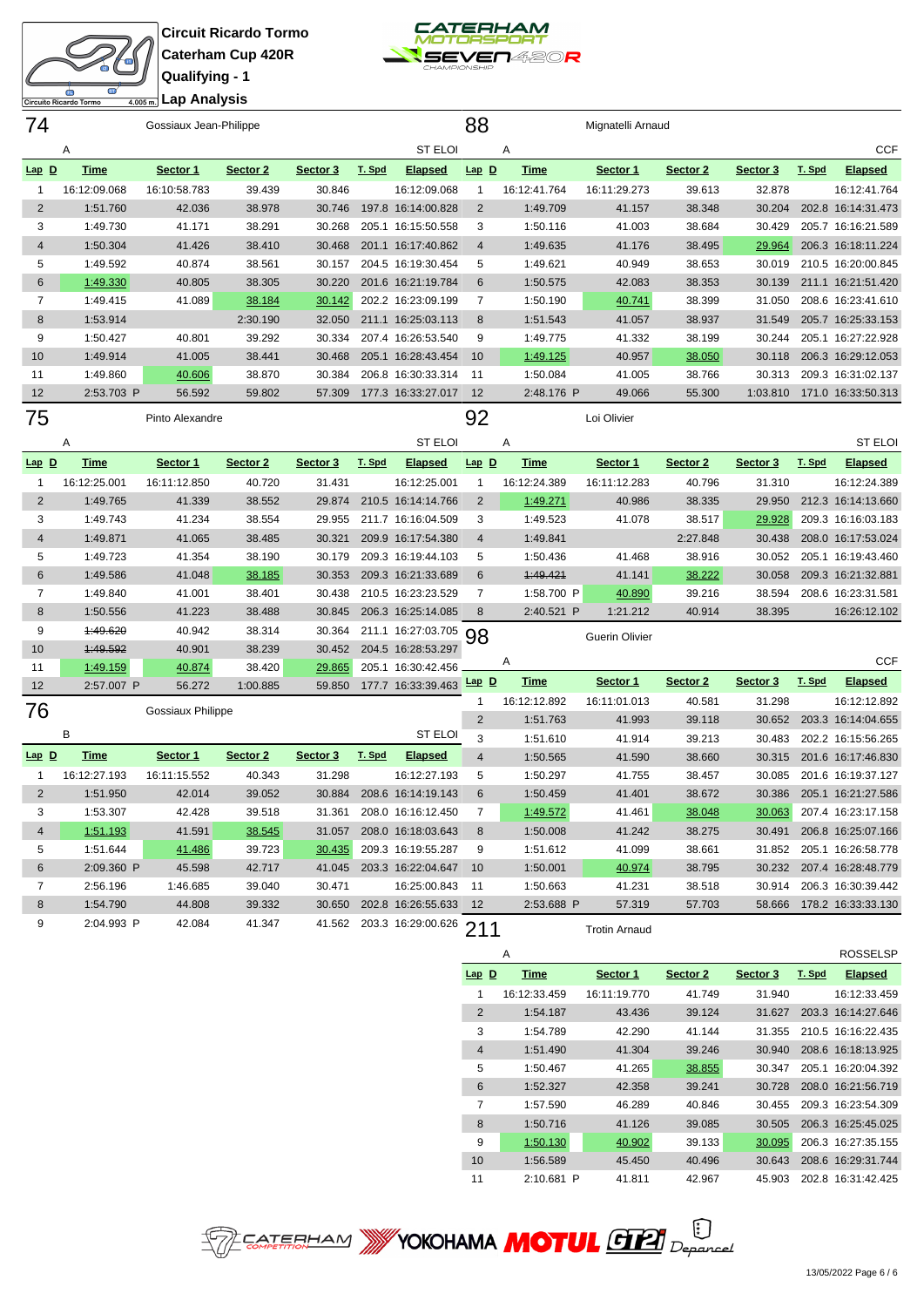

# **Circuit Ricardo Tormo Caterham Cup 420R Qualifying - 1 Best Sectors Results**



|                 |                | Sector - 1                |           |                | Sector - 2                |        |              | Sector - 3                |             |                |                | <b>Ideal Lap vs Best Lap</b> |                   |                      |                         |
|-----------------|----------------|---------------------------|-----------|----------------|---------------------------|--------|--------------|---------------------------|-------------|----------------|----------------|------------------------------|-------------------|----------------------|-------------------------|
|                 |                | Clas Nº Driver            | Time N°   |                | <b>Driver</b>             | Time   | $N^{\circ}$  | <b>Driver</b>             | <b>Time</b> | <b>Clas</b>    | $N^{\circ}$    | <b>Driver</b>                | <b>Ideal Lap</b>  | <b>Best Lap Clas</b> |                         |
| 1               | 1              | Jaubert Mathys            | 40.027    | 1              | Jaubert Mathys            | 37.542 | 52           | Leguem David              | 29.377      | $\mathbf{1}$   | 52             | Lequem David                 | 1:47.051 1:47.526 |                      | $\overline{\mathbf{2}}$ |
| $\overline{2}$  | 52             | Leguem David              | 40.057    | 52             | Leguem David              | 37.617 | 19           | Azar Jeremy               | 29.462      | $\overline{2}$ | 1              | <b>Jaubert Mathys</b>        | 1:47.096 1:47.289 |                      | $\mathbf{1}$            |
| 3               |                | 24 Noregral Bruno         | 40.130    | 35             | Gassin Bastien            | 37.636 | 23           | Wehrlen Pascal            | 29.489      | 3              | 19             | Azar Jeremy                  | 1:47.510 1:47.832 |                      | 3                       |
| $\overline{4}$  | 19             | Azar Jeremy               | 40.202 23 |                | <b>Wehrlen Pascal</b>     | 37.697 | $\mathbf{1}$ | <b>Jaubert Mathys</b>     | 29.527      | $\overline{4}$ | 23             | <b>Wehrlen Pascal</b>        | 1:47.584 1:48.027 |                      | 6                       |
| 5               | 40             | Labescat Franck           | 40.244    | $12 \,$        | Griffon Arnaud            | 37.711 | 35           | Gassin Bastien            | 29.566      | 5              | 35             | Gassin Bastien               | 1:47.600 1:47.855 |                      | $\overline{4}$          |
| 6               | $\overline{2}$ | <b>Pretin Antoine</b>     | 40.307    | $\overline{2}$ | <b>Pretin Antoine</b>     | 37.712 | 30           | Gachnang Gary             | 29.656      | 6              | $\overline{2}$ | <b>Pretin Antoine</b>        | 1:47.735          | 1:47.983             | 5                       |
| 7               | 30             | Gachnang Gary             | 40.348    | 30             | Gachnang Gary             | 37.755 | $\mathbf{2}$ | <b>Pretin Antoine</b>     | 29.716      | $\overline{7}$ | 30             | Gachnang Gary                | 1:47.759          | 1:48.236             | $\overline{7}$          |
| 8               |                | 12 Griffon Arnaud         | 40.349    | 24             | Noregral Bruno            | 37.786 | 9            | <b>Bizet Henri</b>        | 29.729      | 8              | 24             | Noregral Bruno               | 1:47.769          | 1:48.492             | 11                      |
| 9               | 23             | <b>Wehrlen Pascal</b>     | 40.398    | 59             | Clay Tristan              | 37.800 | 40           | <b>Labescat Franck</b>    | 29.770      | 9              | 12             | <b>Griffon Arnaud</b>        | 1:47.986          | 1:48.591             | 13                      |
| 10 <sup>°</sup> |                | 35 Gassin Bastien         | 40.398    | 9              | <b>Bizet Henri</b>        | 37.823 | 59           | <b>Clay Tristan</b>       | 29.772      | 10             | 9              | <b>Bizet Henri</b>           | 1:48.012 1:48.249 |                      | 8                       |
| 11              | 9              | <b>Bizet Henri</b>        | 40.460    | 60             | <b>Chatelain Francis</b>  | 37.828 | 44           | Girardot Alain            | 29.778      | 11             | 40             | Labescat Franck              | 1:48.026 1:48.499 |                      | 12                      |
| 12 <sup>2</sup> | 29             | <b>Moussier Eric</b>      | 40.486    | 19             | Azar Jeremy               | 37.846 | 15           | Cordel Hervé              | 29.824      | 12             | 29             | <b>Moussier Eric</b>         | 1:48.188          | 1:48.322             | 9                       |
| 13              | 74             | Gossiaux Jean-Philippe    | 40.606    | 29             | <b>Moussier Eric</b>      | 37.852 | 29           | <b>Moussier Eric</b>      | 29.850      | 13             | 59             | Clay Tristan                 | 1:48.196 1:48.488 |                      | 10                      |
| 14              | 20             | <b>Chahinian Franck</b>   | 40.610 16 |                | <b>Huot Harold</b>        | 37.854 | 24           | Noregral Bruno            | 29.853      | 14             | 20             | <b>Chahinian Franck</b>      | 1:48.405          | 1:49.084             | 18                      |
| 15              | 18             | Dallois Jean-Michel       | 40.611    | 20             | <b>Chahinian Franck</b>   | 37.872 | 75           | Pinto Alexandre           | 29.865      | 15             | 60             | <b>Chatelain Francis</b>     | 1:48.482 1:48.753 |                      | 14                      |
| 16              | 59             | Clay Tristan              | 40.624    | 40             | <b>Labescat Franck</b>    | 38.012 | 60           | <b>Chatelain Francis</b>  | 29.915      | 16             | 44             | Girardot Alain               | 1:48.604 1:48.844 |                      | 16                      |
| 17              | 69             | Quetaud Philippe          | 40.733    | 44             | Girardot Alain            | 38.035 | 20           | <b>Chahinian Franck</b>   | 29.923      | 17             | 18             | Dallois Jean-Michel          | 1:48.664 1:48.943 |                      | 17                      |
| 18              | 60             | <b>Chatelain Francis</b>  | 40.739    | 98             | <b>Guerin Olivier</b>     | 38.048 | $12 \,$      | <b>Griffon Arnaud</b>     | 29.926      | 18             | 16             | <b>Huot Harold</b>           | 1:48.751          | 1:48.843             | 15                      |
| 19              | 88             | Mignatelli Arnaud         | 40.741    | 88             | Mignatelli Arnaud         | 38.050 | 92           | Loi Olivier               | 29.928      | 19             | 88             | Mignatelli Arnaud            | 1:48.755 1:49.125 |                      | 19                      |
| 20              | 3              | Dallois Pierre-Emmanuel   | 40.759    | 18             | Dallois Jean-Michel       | 38.098 | 18           | Dallois Jean-Michel       | 29.955      | 20             | 15             | Cordel Hervé                 | 1:48.880 1:49.471 |                      | 25                      |
| 21              | 44             | Girardot Alain            | 40.791    | 15             | Cordel Hervé              | 38.151 | 63           | Allaire Frédéric          | 29.958      | 21             | 75             | Pinto Alexandre              | 1:48.924 1:49.159 |                      | 20                      |
| 22 <sub>2</sub> |                | <b>75</b> Pinto Alexandre | 40.874    | 11             | <b>Schmied Remy</b>       | 38.158 | 16           | <b>Huot Harold</b>        | 29.960      | 22             | 74             | Gossiaux Jean-Philippe       | 1:48.932 1:49.330 |                      | 23                      |
| 23              | 92             | Loi Olivier               | 40.890 74 |                | Gossiaux Jean-Philippe    | 38.184 | 88           | Mignatelli Arnaud         | 29.964      | 23             | 69             | Quetaud Philippe             | 1:49.014 1:49.353 |                      | 24                      |
| 24              | 21             | <b>Trotin Arnaud</b>      | 40.902 75 |                | Pinto Alexandre           | 38.185 | 41           | Meignan Pascal            | 30.047      | 24             | 92             | Loi Olivier                  | 1:49.040 1:49.271 |                      | 21                      |
| 25              | 15             | Cordel Hervé              | 40.905 92 |                | Loi Olivier               | 38.222 | 69           | Quetaud Philippe          | 30.057      | 25             | 98             | <b>Guerin Olivier</b>        |                   | 1:49.085 1:49.572    | 26                      |
| 26              |                | 16 Huot Harold            | 40.937    | 69             | Quetaud Philippe          | 38.224 | 98           | <b>Guerin Olivier</b>     | 30.063      | 26             | 3              | Dallois Pierre-Emmanuel      |                   | 1:49.257 1:49.318    | 22                      |
| 27              |                | 98 Guerin Olivier         | 40.974    | 25             | Massoutre Olivier         | 38.258 | 25           | <b>Massoutre Olivier</b>  | 30.083      | 27             | 63             | Allaire Frédéric             |                   | 1:49.271 1:49.670    | 27                      |
| 28              |                | 11 Schmied Remy           | 41.000    | 63             | Allaire Frédéric          | 38.296 | 3            | Dallois Pierre-Emmanuel   | 30.093      | 28             | 11             | <b>Schmied Remy</b>          | 1:49.469          | 1:49.897             | 29                      |
| 29              | 63             | Allaire Frédéric          | 41.017    | 3              | Dallois Pierre-Emmanuel   |        |              | 38.405 211 Trotin Arnaud  | 30.095      | 29             | 25             | Massoutre Olivier            | 1:49.472 1:49.786 |                      | 28                      |
| 30              |                | 25 Massoutre Olivier      | 41.131    | 41             | Meignan Pascal            | 38.418 | 74           | Gossiaux Jean-Philippe    | 30.142      | 30             | 41             | Meignan Pascal               | 1:49.701          | 1:50.114             | 30                      |
| 31              | 68             | Antoni Christophe         | 41.133    | 76             | <b>Gossiaux Philippe</b>  | 38.545 | 11           | <b>Schmied Remy</b>       | 30.311      | 31             | 211            | <b>Trotin Arnaud</b>         | 1:49.852 1:50.130 |                      | 31                      |
| 32              | 41             | Meignan Pascal            | 41.236    | 32             | Mignatelli Jean-Pierre    | 38.698 | 68           | Antoni Christophe         | 30.405      | 32             | 68             | Antoni Christophe            | 1:50.248 1:50.436 |                      | -32                     |
| 33              | 26             | Delaisse François Clement | 41.266    | 68             | Antoni Christophe         | 38.710 | 76           | Gossiaux Philippe         | 30.435      | 33             | 76             | <b>Gossiaux Philippe</b>     | 1:50.466 1:51.193 |                      | -33                     |
| 34              | 76             | <b>Gossiaux Philippe</b>  |           |                | 41.486 211 Trotin Arnaud  | 38.855 | 26           | Delaisse François Clement | 30.474      | 34             | 26             | Delaisse François Clement    | 1:50.734 1:51.517 |                      | -35                     |
| 35              | 38             | <b>Boueix Claude</b>      | 41.509    | 26             | Delaisse François Clement | 38.994 | 32           | Mignatelli Jean-Pierre    | 30.560      | 35             | 38             | <b>Boueix Claude</b>         | 1:51.189 1:52.450 |                      | 37                      |
| 36              | 8              | <b>Senard Patrick</b>     | 41.890    | 38             | <b>Boueix Claude</b>      | 39.039 | 8            | <b>Senard Patrick</b>     | 30.582      | 36             | 32             | Mignatelli Jean-Pierre       | 1:51.201          | 1:51.388             | 34                      |
| 37              |                | 32 Mignatelli Jean-Pierre | 41.943    | 8              | <b>Senard Patrick</b>     | 39.079 | 38           | <b>Boueix Claude</b>      | 30.641      | 37             | 8              | <b>Senard Patrick</b>        | 1:51.551 1:51.945 |                      | 36                      |

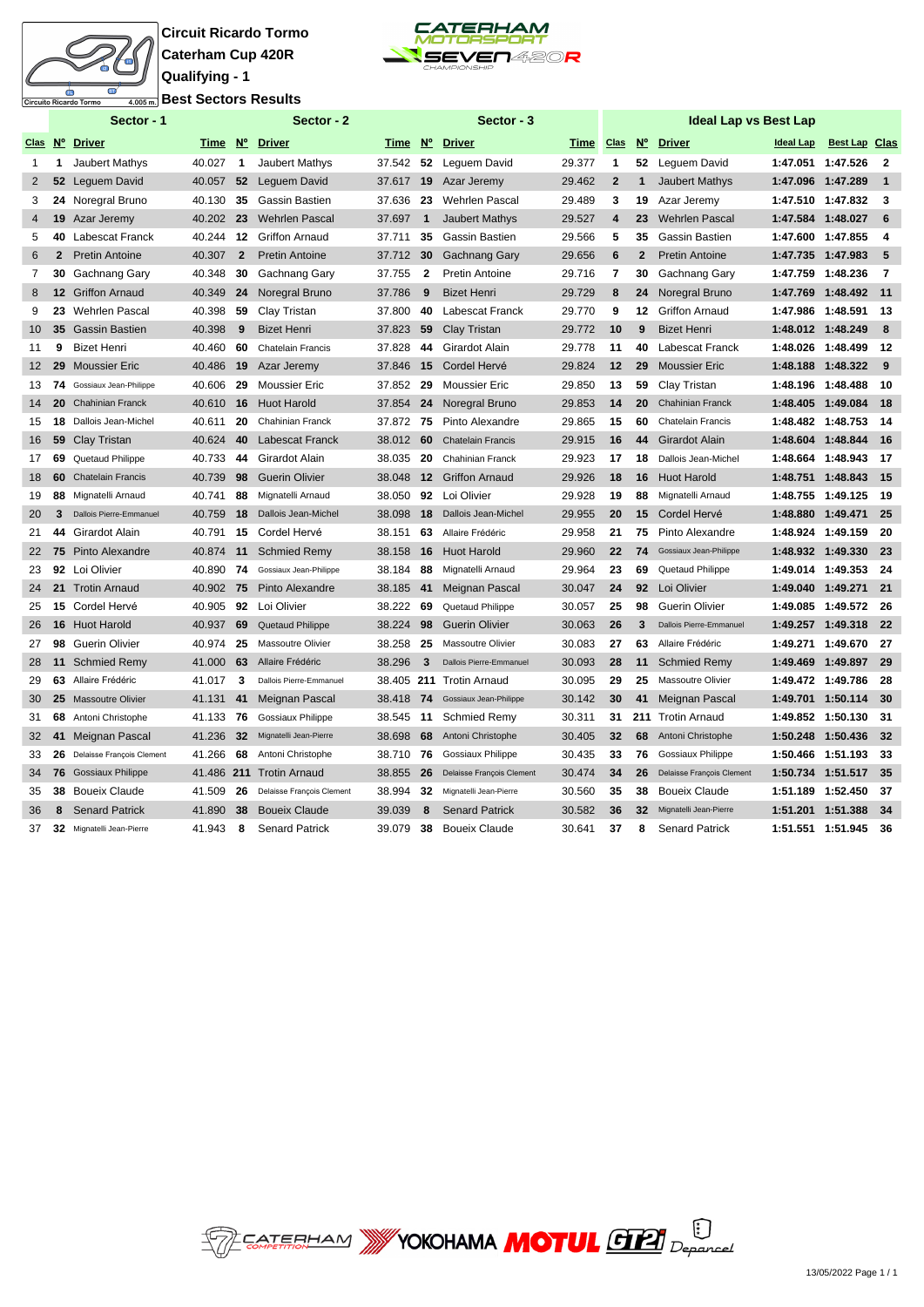

**Circuit Ricardo Tormo Caterham Cup 420R Qualifying - 1 Best 5 Lap Times**



|                |                |                           |     |    |                   |     |                |                |                | Best 1   |                 | <u>Best 2</u> |                | <u>Best 3</u> |                | <u>Best 4</u> |                         | <u>Best 5</u> |                         |
|----------------|----------------|---------------------------|-----|----|-------------------|-----|----------------|----------------|----------------|----------|-----------------|---------------|----------------|---------------|----------------|---------------|-------------------------|---------------|-------------------------|
| CIs            | N <sup>o</sup> | <b>Driver</b>             | Nat |    | Team              | Nat | <b>Vehicle</b> | Cat            | <b>CIs</b>     | Time     | Lap             | <b>Time</b>   | Lap            | <b>Time</b>   | Lap            | Time          | Lap                     | <b>Time</b>   | Lap                     |
| $\mathbf{1}$   | 1              | Jaubert Mathys            |     |    | <b>PALM</b>       |     |                | Α              | $\mathbf 1$    | 1:47.289 | $\overline{7}$  | 1:47.393      | 10             | 1:47.409      | 5              | 1:47.597      | 11                      | 1:47.662      | 3                       |
| $\overline{2}$ | 52             | Leguem David              |     |    | <b>ST ELOI</b>    |     | 臣              | A              | 2              | 1:47.526 | $\overline{4}$  | 1:47.538      | 9              | 1:47.563      | 11             | 1:47.609      | 5                       | 1:47.741      | 8                       |
| 3              | 19             | Azar Jeremy               |     |    | <b>ROSSELSP</b>   |     | iRA.           | A              | 3              | 1:47.832 | 11              | 1:47.858      | 6              | 1:47.921      | 3              | 1:48.222      | $\overline{7}$          | 1:48.242      | 9                       |
| $\overline{4}$ | 35             | <b>Gassin Bastien</b>     |     |    | <b>ST ELOI</b>    |     |                | A              | $\overline{4}$ | 1:47.855 | 8               | 1:47.873      | 5              | 1:47.877      | $\overline{7}$ | 1:48.093      | 11                      | 1:48.251      | 10                      |
| 5              | $\mathbf{2}$   | <b>Pretin Antoine</b>     |     |    | <b>CCF</b>        |     | ïRA.           | Α              | 5              | 1:47.983 | 5               | 1:48.117      | 10             | 1:48.125      | $\overline{4}$ | 1:48.144      | 9                       | 1:48.397      | $\overline{7}$          |
| 6              | 23             | <b>Wehrlen Pascal</b>     |     |    | <b>PALM</b>       |     |                | B              | $\mathbf{1}$   | 1:48.027 | $5\overline{5}$ | 1:48.471      | $\mathbf{q}$   | 1:48.835      | 3              | 1:49.212      | $\overline{7}$          | 1:49.404      | $\overline{2}$          |
| $\overline{7}$ | 30             | Gachnang Gary             |     |    | <b>PALM</b>       |     |                | A              | 6              | 1:48.236 | 8               | 1:48.250      | 9              | 1:48.319      | 5              | 1:48.337      | $\overline{7}$          | 1:48.580      | 6                       |
| 8              | 9              | <b>Bizet Henri</b>        |     |    | <b>PALM</b>       |     |                | A              | $\overline{7}$ | 1:48.249 | $\overline{7}$  | 1:48.250      | 11             | 1:48.344      | 3              | 1:48.407      | 5                       | 1:48.468      | 6                       |
| 9              | 29             | <b>Moussier Eric</b>      |     |    | <b>CCF</b>        |     | RA             | Α              | 8              | 1:48.322 | 5               | 1:48.501      | 6              | 1:48.858      | $\overline{7}$ | 1:48.874      | 9                       | 1:49.073      | 10                      |
| 10             | 59             | Clay Tristan              |     |    | <b>CCF</b>        |     |                | $\overline{A}$ | $9\,$          | 1:48.488 | $\overline{4}$  | 1:48.719      | 10             | 1:48.763      | 9              | 1:48.947      | $\overline{2}$          | 1:49.096      | $\overline{3}$          |
| 11             | 24             | Noregral Bruno            |     |    | <b>PALM</b>       |     | ïRA.           | Α              | 10             | 1:48.492 | $\overline{7}$  | 1:48.537      | 11             | 1:48.956      | 5              | 1:49.110      | $\overline{2}$          | 1:49.115      | 3                       |
| 12             | 40             | <b>Labescat Franck</b>    |     |    | <b>CCF</b>        |     |                | A              | 11             | 1:48.499 | 9               | 1:48.815      | 10             | 1:49.166      | 6              | 1:49.335      | $\overline{5}$          | 1:49.788      | $\overline{\mathbf{3}}$ |
| 13             | 12             | <b>Griffon Arnaud</b>     |     |    | <b>CCF</b>        |     | iRA.           | A              | 12             | 1:48.591 | $\overline{4}$  | 1:48.759      | 9              | 1:48.843      | $\overline{2}$ | 1:48.908      | 3                       | 1:49.228      | 8                       |
| 14             | 60             | <b>Chatelain Francis</b>  |     |    | <b>PALM</b>       |     |                | B              | $\overline{2}$ | 1:48.753 | 10              | 1:49.191      | 6              | 1:49.386      | 3              | 1:49.466      | 5                       | 1:49.566      | $\overline{7}$          |
| 15             | 16             | <b>Huot Harold</b>        |     |    | <b>ROSSELSP</b>   |     | iRA.           | A              | 13             | 1:48.843 | 6               | 1:49.002      | 5              | 1:49.290      | 3              | 1:49.982      | 9                       | 1:50.309      | 11                      |
| 16             | 44             | Girardot Alain            |     |    | <b>CCF</b>        |     | RA             | B              | 3              | 1:48.844 | 3               | 1:48.856      | 2              | 1:48.974      | 5              | 1:49.495      | 6                       | 1:49.773      | 9                       |
| 17             | 18             | Dallois Jean-Michel       |     | ē. | <b>IND</b>        |     | iRA.           | A              | 14             | 1:48.943 | 5               | 1:49.014      | 11             | 1:49.028      | 9              | 1:49.150      | 7                       | 1:49.422      | 6                       |
| 18             | 20             | <b>Chahinian Franck</b>   |     |    | <b>CCF</b>        |     |                | A              | 15             | 1:49.084 | 5               | 1:49.458      | 6              | 1:49.461      | 3              | 1:49.518      | $\overline{4}$          | 1:49.909      | $\overline{2}$          |
| 19             | 88             | Mignatelli Arnaud         |     |    | <b>CCF</b>        |     | FØ.            | Α              | 16             | 1:49.125 | 10              | 1:49.621      | 5              | 1:49.635      | $\overline{4}$ | 1:49.709      | $\overline{2}$          | 1:49.775      | 9                       |
| 20             | 75             | Pinto Alexandre           |     |    | <b>ST ELOI</b>    |     |                | A              | 17             | 1:49.159 | 11              | 1:49.586      | 6              | 1:49.723      | 5              | 1:49.743      | 3                       | 1:49.765      | $\overline{2}$          |
| 21             | 92             | Loi Olivier               |     |    | <b>ST ELOI</b>    |     | ŘÁ             | A              | 18             | 1:49.271 | 2               | 1:49.523      | 3              | 1:49.841      | $\overline{4}$ | 1:50.436      | 5                       | 1:58.700      | $\overline{7}$          |
| 22             | 3              | Dallois Pierre-Emmanuel   |     |    | <b>IND</b>        |     |                | $\overline{A}$ | 19             | 1:49.318 | 11              | 1:49.686      | 9              | 1:49.876      | $\overline{4}$ | 1:50.081      | 8                       | 1:50.202      | 6                       |
| 23             | 74             | Gossiaux Jean-Philippe    |     |    | <b>ST ELOI</b>    |     |                | Α              | 20             | 1:49.330 | 6               | 1:49.415      | $\overline{7}$ | 1:49.592      | 5              | 1:49.730      | 3                       | 1:49.860      | 11                      |
| 24             | 69             | Quetaud Philippe          |     |    | <b>CCF</b>        |     |                | A              | 21             | 1:49.353 | 8               | 1:49.623      | 6              | 1:49.803      | 5              | 1:49.806      | $\overline{7}$          | 1:50.058      | -9                      |
| 25             | 15             | Cordel Hervé              |     |    | <b>CCF</b>        |     | Ř4.            | B              | 4              | 1:49.471 | 8               | 1:49.835      | 11             | 1:50.111      | 7              | 1:50.305      | 10                      | 1:50.425      | 6                       |
| 26             | 98             | <b>Guerin Olivier</b>     |     |    | <b>CCF</b>        |     |                | $\overline{A}$ | 22             | 1:49.572 | $\overline{7}$  | 1:50.001      | 10             | 1:50.008      | 8              | 1:50.297      | $5\phantom{.0}$         | 1:50.459      | 6                       |
| 27             | 63             | Allaire Frédéric          |     |    | <b>ST ELOI</b>    |     | iPA.           | Α              | 23             | 1:49.670 | $\overline{7}$  | 1:49.878      | 10             | 1:49.947      | $\overline{4}$ | 1:50.079      | 6                       | 1:50.197      | 8                       |
| 28             | 25             | Massoutre Olivier         |     |    | <b>CCF</b>        |     |                | B              | 5              | 1:49.786 | 5               | 1:49.921      | 6              | 1:49.921      | 9              | 1:49.939      | 3                       | 1:50.216      | $\overline{7}$          |
| 29             | 11             | <b>Schmied Remy</b>       |     | 歪  | <b>IND</b>        |     | iRA.           | A              | 24             | 1:49.897 | 9               | 1:50.110      | 10             | 1:50.415      | $\overline{7}$ | 1:50.499      | 3                       | 1:50.513      | $\overline{2}$          |
| 30             | 41             | <b>Meignan Pascal</b>     |     |    | <b>ST ELOI</b>    |     | RA             | B              | 6              | 1:50.114 | 6               | 1:50.238      | 5              | 1:50.478      | $\overline{7}$ | 1:50.731      | 8                       | 1:50.906      | 10                      |
| 31             | 211            | <b>Trotin Arnaud</b>      |     | 歪  | <b>ROSSELSP</b>   |     | i.             | A              | 25             | 1:50.130 | 9               | 1:50.467      | 5              | 1:50.716      | 8              | 1:51.490      | $\overline{4}$          | 1:52.327      | 6                       |
| 32             | 68             | Antoni Christophe         |     |    | <b>IND</b>        |     |                | A              | 26             | 1:50.436 | 9               | 1:50.954      | 6              | 1:50.963      | 11             | 1:51.842      | $\overline{4}$          | 1:51.848      | $\overline{2}$          |
| 33             | 76             | Gossiaux Philippe         |     | ē. | <b>ST ELOI</b>    |     | ïRA.           | B              | $\overline{7}$ | 1:51.193 | $\overline{4}$  | 1:51.644      | 5              | 1:51.950      | $\overline{2}$ | 1:53.307      | 3                       | 1:54.790      | 8                       |
| 34             | 32             | Mignatelli Jean-Pierre    |     |    | <b>CCF</b>        |     |                | B              | 8              | 1:51.388 | 10              | 1:51.595      | 8              | 1:51.643      | 5              | 1:52.204      | 9                       | 1:52.394      | $\overline{2}$          |
| 35             | 26             | Delaisse François Clement |     |    | <b>CCF</b>        |     | Ř              | Α              | 27             | 1:51.517 | 3               | 1:51.711      | 11             | 1:51.799      | $\overline{4}$ | 1:52.135      | $\overline{2}$          | 1:52.304      | 10                      |
| 36             | 8              | <b>Senard Patrick</b>     |     |    | <b>CCF</b>        |     |                | B              | 9              | 1:51.945 |                 | 1:52.340      | 3              | 1:52.785      | $\mathsf{R}$   | 1:52.885      | 9                       | 1:52.921      | 2                       |
| 37             | 38             | <b>Boueix Claude</b>      |     |    | <b>DOG RACING</b> |     |                | B              | 10             | 1:52.450 | $\overline{2}$  | 1:52.451      | $\overline{7}$ | 1:52.526      | 6              | 1:52.533      | $\overline{\mathbf{A}}$ | 1:52.710      | 3                       |

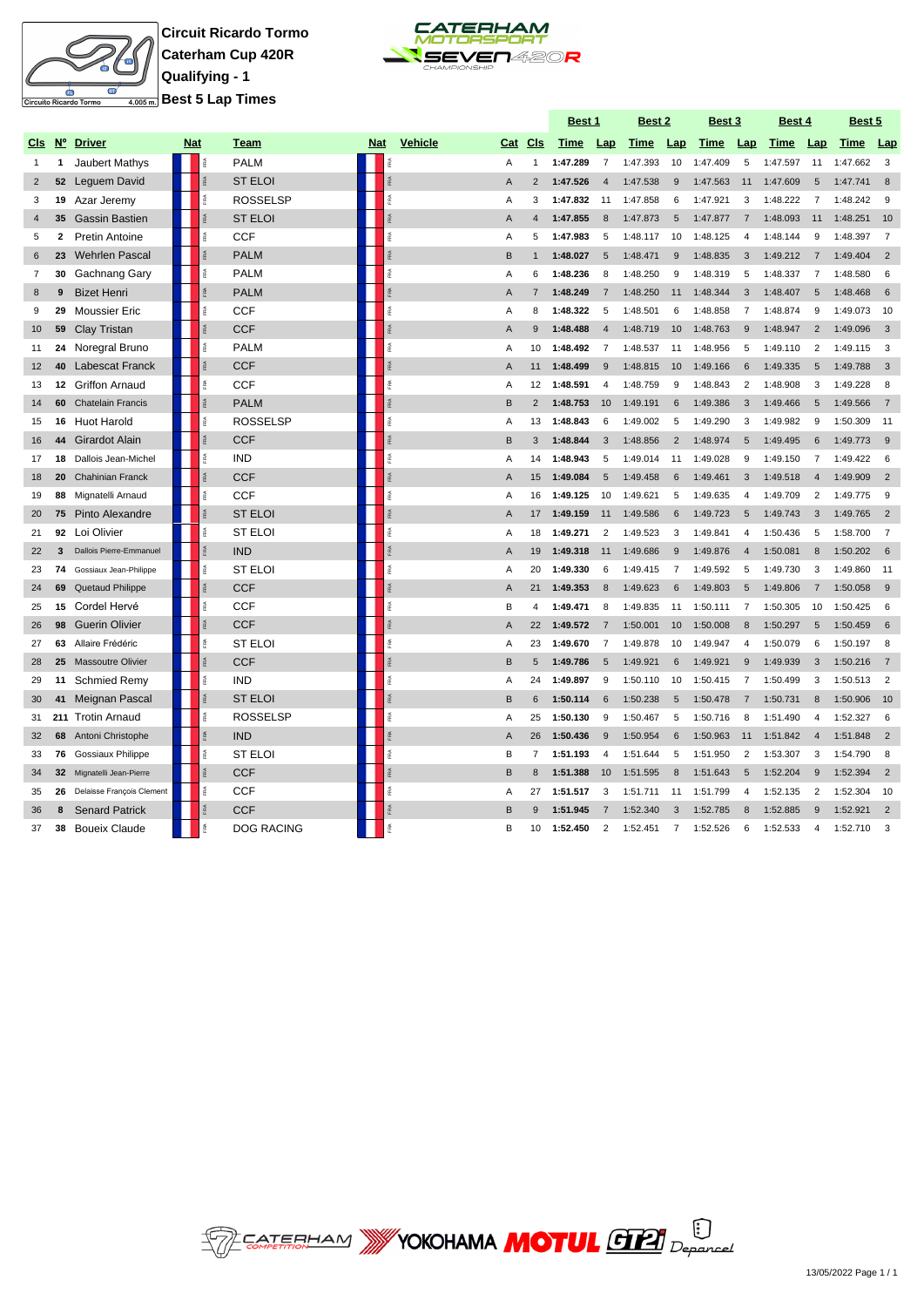

**Circuit Ricardo Tormo Caterham Cup 420R Qualifying - 1 Best 5 Top Speeds**



|                |                 |                           |            |                                       |                   |            |                |                |                | <u>Top 1</u> |                | <u>Top 2</u> |                       | <u>Top 3</u> |                | <u>Top 4</u>                                        |                | <u>Top 5</u> |                |       |
|----------------|-----------------|---------------------------|------------|---------------------------------------|-------------------|------------|----------------|----------------|----------------|--------------|----------------|--------------|-----------------------|--------------|----------------|-----------------------------------------------------|----------------|--------------|----------------|-------|
| CIs            | $N^{\circ}$     | <b>Driver</b>             | <b>Nat</b> |                                       | Team              | <b>Nat</b> | <b>Vehicle</b> | Cat            | CIs            |              |                |              |                       |              |                | <u>Km/h Lap Km/h Lap Km/h Lap Km/h Lap Km/h Lap</u> |                |              |                | Avg   |
| $\mathbf{1}$   | 1               | Jaubert Mathys            |            | î.                                    | <b>PALM</b>       |            |                | Α              | $\overline{1}$ | 217.5        | 3              | 217.5        | $\overline{4}$        | 215.5        | 6              | 213.6                                               | $\overline{2}$ | 211.7        | 11             | 215.2 |
| $\sqrt{2}$     | 24              | Noregral Bruno            |            | FØ.                                   | <b>PALM</b>       |            | Ø              | A              | $\overline{2}$ | 216.2        | 10             | 213.0        | 9                     | 210.5        | 3              | 209.9                                               | $\overline{7}$ | 209.3        | 8              | 211.7 |
| 3              | 30              | Gachnang Gary             |            | FRA                                   | <b>PALM</b>       |            | ŘÁ             | Α              | 3              | 215.5        | 5              | 214.2        | $\overline{4}$        | 212.3        | 3              | 212.3                                               | 6              | 210.5        | 8              | 213.0 |
| $\overline{4}$ | 59              | Clay Tristan              |            | RA                                    | <b>CCF</b>        |            |                | A              | $\overline{4}$ | 215.5        | 9              | 213.0        | 11                    | 211.7        | 10             | 208.6                                               | 8              | 207.4        | $\overline{2}$ | 211.3 |
| 5              | 20              | <b>Chahinian Franck</b>   |            | îRA.                                  | <b>CCF</b>        |            |                | A              | 5              | 214.9        | 9              | 210.5        | 10                    | 208.0        | $\overline{4}$ | 206.8                                               | $\overline{2}$ | 206.8        | 11             | 209.4 |
| 6              | 19              | Azar Jeremy               |            | RA                                    | <b>ROSSELSP</b>   |            |                | A              | 6              | 214.2        | 6              | 214.2        | 9                     | 213.0        | $\overline{4}$ | 213.0                                               | 5              | 213.0        | 10             | 213.5 |
| 7              | 23              | <b>Wehrlen Pascal</b>     |            | ĩRA.                                  | <b>PALM</b>       |            |                | B              | $\overline{1}$ | 214.2        | 7              | 212.3        | 8                     | 211.1        | 6              | 209.3                                               | 3              | 208.6        | 9              | 211.1 |
| 8              | 12 <sub>2</sub> | <b>Griffon Arnaud</b>     |            |                                       | <b>CCF</b>        |            |                | Α              | $\overline{7}$ | 213.6        | 8              | 211.7        | $\overline{4}$        | 209.3        | 5              | 207.4                                               | 10             | 206.8        | 3              | 209.8 |
| 9              | 25              | Massoutre Olivier         |            | 歪                                     | <b>CCF</b>        |            |                | B              | $\overline{2}$ | 213.6        | 9              | 208.6        | $\overline{4}$        | 207.4        | 5              | 207.4                                               | 6              | 206.8        | 8              | 208.8 |
| 10             | 52              | Leguem David              |            | RA.                                   | <b>ST ELOI</b>    |            |                | A              | 8              | 213.0        | 10             | 208.6        | 6                     | 208.6        | 8              | 206.3                                               | $9$            | 205.1        | 5              | 208.3 |
| 11             | $\mathbf{2}$    | <b>Pretin Antoine</b>     |            | Æ,                                    | <b>CCF</b>        |            |                | Α              | 9              | 212.3        | 6              | 206.3        | 11                    | 205.1        | 5              | 204.5                                               | $\overline{4}$ | 204.5        | 9              | 206.5 |
| 12             | 9               | <b>Bizet Henri</b>        |            | RA                                    | <b>PALM</b>       |            |                | A              | 10             | 212.3        | 5              | 212.3        | 11                    | 211.1        | 12             | 210.5                                               | $9$            | 209.9        | 10             | 211.2 |
| 13             | 18              | Dallois Jean-Michel       |            | RA.                                   | <b>IND</b>        |            |                | A              | 11             | 212.3        | 11             | 209.9        | 5                     | 208.6        | $\overline{4}$ | 206.3                                               | 3              | 205.7        | $\overline{2}$ | 208.6 |
| 14             | 41              | Meignan Pascal            |            | $\beta$                               | <b>ST ELOI</b>    |            |                | B              | 3              | 212.3        | 11             | 211.1        | 3                     | 210.5        | 2              | 207.4                                               | 6              | 207.4        | $\overline{7}$ | 209.8 |
| 15             | 63              | Allaire Frédéric          |            | RA.                                   | <b>ST ELOI</b>    |            | Ř              | A              | 12             | 212.3        | 9              | 207.4        | 6                     | 206.8        | 11             | 206.3                                               | 4              | 206.3        | $\overline{7}$ | 207.8 |
| 16             | 92              | Loi Olivier               |            | FRA                                   | <b>ST ELOI</b>    |            |                | $\overline{A}$ | 13             | 212.3        | $\overline{2}$ | 209.3        | 3                     | 209.3        | 6              | 208.6                                               | $\overline{7}$ | 208.0        | $\overline{4}$ | 209.5 |
| 17             | 11              | <b>Schmied Remy</b>       |            | FRA                                   | <b>IND</b>        |            | ŘÁ             | A              | 14             | 211.7        | 2              | 206.3        | 3                     | 205.1        | 5              | 204.5                                               | 4              | 202.8        | 6              | 206.1 |
| 18             | 35              | <b>Gassin Bastien</b>     |            | $\widetilde{\mathbb{R}}^{\mathsf{A}}$ | <b>ST ELOI</b>    |            |                | A              | 15             | 211.7        | $\overline{2}$ | 211.7        | $\overline{7}$        | 210.5        | $\overline{4}$ | 209.9                                               | 3              | 209.3        | 6              | 210.6 |
| 19             | 75              | Pinto Alexandre           |            | 臣                                     | <b>ST ELOI</b>    |            | é              | Α              | 16             | 211.7        | 3              | 211.1        | 9                     | 210.5        | $\overline{2}$ | 210.5                                               | $\overline{7}$ | 209.9        | $\overline{4}$ | 210.7 |
| 20             | 15              | Cordel Hervé              |            | FRA                                   | <b>CCF</b>        |            |                | B              | $\overline{4}$ | 211.1        | 10             | 209.9        | $\overline{4}$        | 209.9        | 6              | 209.9                                               | 9              | 207.4        | $\overline{7}$ | 209.6 |
| 21             | 26              | Delaisse François Clement |            | RA.                                   | <b>CCF</b>        |            |                | A              | 17             | 211.1        | $\overline{4}$ | 211.1        | 6                     | 207.4        | 3              | 207.4                                               | 9              | 204.5        | $\overline{7}$ | 208.3 |
| 22             | 60              | <b>Chatelain Francis</b>  |            |                                       | <b>PALM</b>       |            |                | B              | 5              | 211.1        | 9              | 210.5        | $\boldsymbol{\Delta}$ | 210.5        | 6              | 209.9                                               | 3              | 208.0        | $\overline{2}$ | 210.0 |
| 23             | 74              | Gossiaux Jean-Philippe    |            | RA.                                   | <b>ST ELOI</b>    |            |                | A              | 18             | 211.1        | 8              | 207.4        | 9                     | 206.8        | 11             | 205.1                                               | 3              | 205.1        | 10             | 207.1 |
| 24             | 88              | Mignatelli Arnaud         |            | RA                                    | <b>CCF</b>        |            |                | A              | 19             | 211.1        | 6              | 210.5        | 5                     | 209.3        | 11             | 208.6                                               | $\overline{7}$ | 206.3        | $\overline{4}$ | 209.1 |
| 25             | 40              | <b>Labescat Franck</b>    |            | ŘÃ.                                   | <b>CCF</b>        |            |                | A              | 20             | 210.5        | 5              | 208.6        | 10                    | 206.8        | 6              | 206.8                                               | 9              | 206.3        | $\overline{7}$ | 207.8 |
| 26             | 44              | Girardot Alain            |            | RA                                    | <b>CCF</b>        |            |                | B              | 6              | 210.5        | 8              | 209.9        | $\overline{4}$        | 209.3        | 5              | 207.4                                               | $\mathbf{3}$   | 206.8        | $\overline{2}$ | 208.8 |
| 27             | 211             | <b>Trotin Arnaud</b>      |            | FRA                                   | <b>ROSSELSP</b>   |            |                | A              | 21             | 210.5        | 3              | 209.3        | $\overline{7}$        | 208.6        | $\overline{4}$ | 208.6                                               | 10             | 208.0        | 6              | 209.0 |
| 28             | 76              | <b>Gossiaux Philippe</b>  |            | -RA                                   | <b>ST ELOI</b>    |            | RA             | B              | $\overline{7}$ | 209.3        | 5              | 208.6        | $\overline{2}$        | 208.0        | 3              | 208.0                                               | $\overline{A}$ | 203.3        | 6              | 207.5 |
| 29             | 3               | Dallois Pierre-Emmanuel   |            | RA.                                   | <b>IND</b>        |            |                | A              | 22             | 208.6        | 11             | 208.0        | 5                     | 207.4        | 6              | 206.8                                               | $\overline{2}$ | 206.8        | 12             | 207.6 |
| 30             | 68              | Antoni Christophe         |            | -RA                                   | <b>IND</b>        |            |                | $\overline{A}$ | 23             | 208.6        | 5              | 208.6        | 9                     | 208.0        | 2              | 207.4                                               | 6              | 207.4        | 8              | 208.0 |
| 31             | 16              | <b>Huot Harold</b>        |            | ă,                                    | <b>ROSSELSP</b>   |            | 줊              | A              | 24             | 207.4        | 4              | 207.4        | 6                     | 206.8        | 5              | 206.8                                               | $\overline{7}$ | 206.3        | $\overline{2}$ | 207.0 |
| 32             | 29              | <b>Moussier Eric</b>      |            | RA <sub></sub>                        | <b>CCF</b>        |            |                | $\overline{A}$ | 25             | 207.4        | $\overline{7}$ | 203.9        | 6                     | 203.3        | 5              | 203.3                                               | $9\,$          | 203.3        | 11             | 204.3 |
| 33             | 69              | Quetaud Philippe          |            | Æ,                                    | <b>CCF</b>        |            | ŘÁ             | Α              | 26             | 207.4        | 3              | 206.3        | 6                     | 206.3        | 9              | 205.7                                               | $\overline{7}$ | 205.1        | 5              | 206.1 |
| 34             | 98              | <b>Guerin Olivier</b>     |            |                                       | <b>CCF</b>        |            |                | A              | 27             | 207.4        | $\overline{7}$ | 207.4        | 10                    | 206.8        | 8              | 206.3                                               | 11             | 205.1        | 6              | 206.6 |
| 35             | 38              | <b>Boueix Claude</b>      |            |                                       | <b>DOG RACING</b> |            |                | B              | 8              | 206.3        | 5              | 203.3        | $\overline{2}$        | 203.3        | $\overline{4}$ | 201.1                                               | $\overline{7}$ | 201.1        | 10             | 203.0 |
| 36             | 32              | Mignatelli Jean-Pierre    |            |                                       | <b>CCF</b>        |            |                | B              | 9              | 205.7        | $\mathfrak{p}$ | 205.1        | $\mathbf{Q}$          | 203.3        | 10             | 202.8                                               | $\mathsf{R}$   | 202.2        | 3              | 203.8 |
| 37             | 8               | <b>Senard Patrick</b>     |            |                                       | <b>CCF</b>        |            |                | B              | 10             | 203.3        | $\overline{7}$ | 201.6        | $\mathfrak{p}$        | 201.6        | 3              | 201.6                                               | 9              | 201.1        | $\Delta$       | 201.9 |

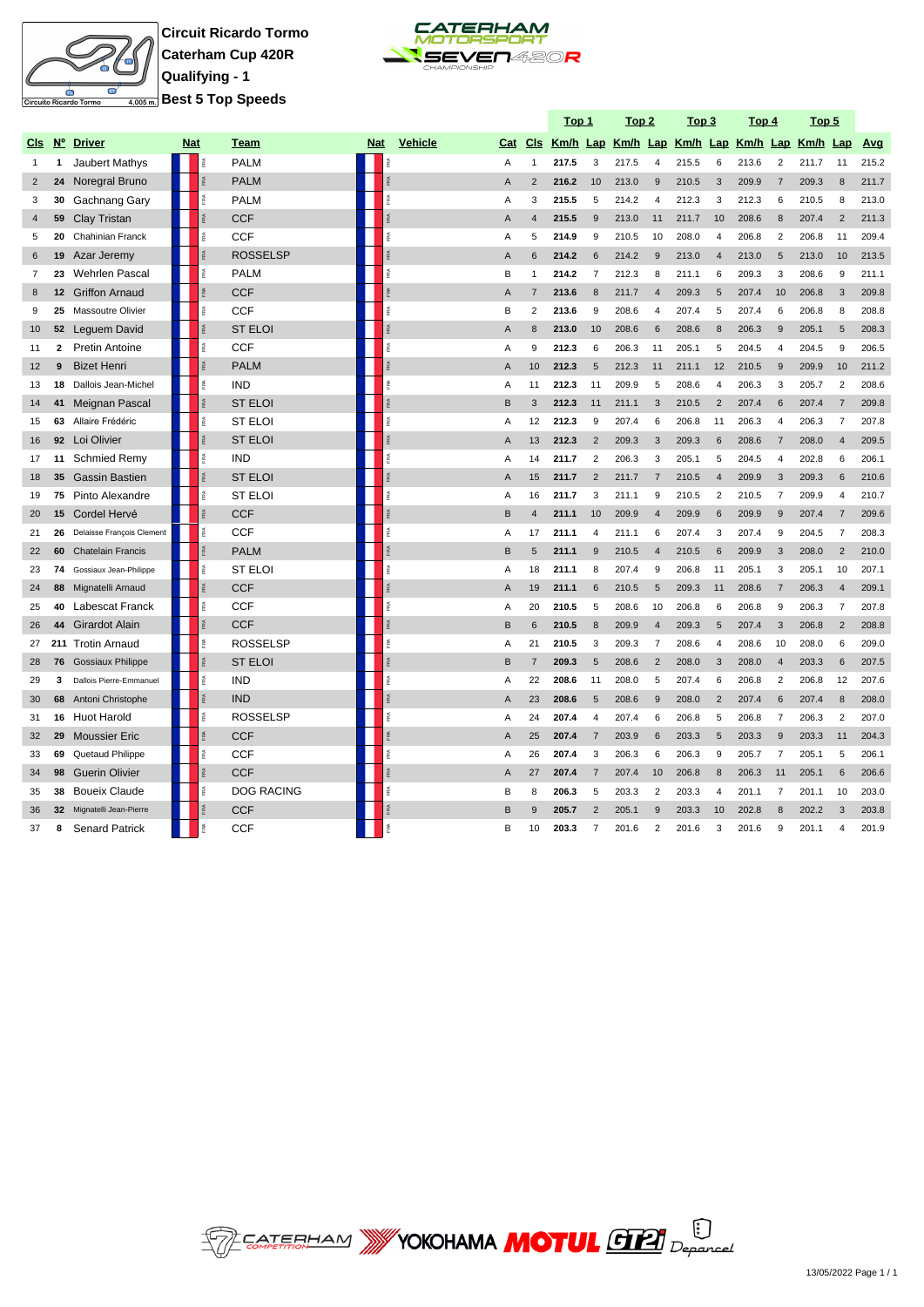**Circuit Ricardo Tormo Caterham Cup 420R Qualifying - 1 Fastest Laps Sequence**

 $\overline{\mathbf{S}}$ 



| Circuito Ricardo Tormo | ST<br>4.005 m.     | <b>∃Fastest Laps Sequence</b> |                 |                       |            |                 |            |                |              |             |       |
|------------------------|--------------------|-------------------------------|-----------------|-----------------------|------------|-----------------|------------|----------------|--------------|-------------|-------|
| <b>Lap</b>             | <b>Time of Day</b> | <b>Session Time</b>           | <b>N°</b>       | <b>Driver</b>         | <b>Nat</b> | <b>Team</b>     | <b>Nat</b> | <b>Vehicle</b> | Cat          | <b>Time</b> | Km/h  |
| 2                      | 16:13:52.310       | 3:52.310                      | 29              | <b>Moussier Eric</b>  |            | <b>CCF</b>      |            |                | $\mathsf{A}$ | 1:49.838    | 131.2 |
| 2                      | 16:13:52.723       | 3:52.723                      | 59              | Clay Tristan          |            | <b>CCF</b>      |            |                | A            | 1:48.947    | 132.3 |
| $\overline{2}$         | 16:13:54.356       | 3:54.356                      | 44              | <b>Girardot Alain</b> |            | <b>CCF</b>      |            |                | B            | 1:48.856    | 132.4 |
| 2                      | 16:14:09.860       | 4:09.860                      | 9               | <b>Bizet Henri</b>    |            | <b>PALM</b>     |            |                | A            | 1:48.825    | 132.4 |
| 3                      | 16:15:48.412       | 5:48.412                      | 52 <sub>2</sub> | Lequem David          |            | <b>ST ELOI</b>  |            |                | $\mathsf{A}$ | 1:48.104    | 133.3 |
| 3                      | 16:15:58.535       | 5:58.535                      | 19              | Azar Jeremy           |            | <b>ROSSELSP</b> |            |                | A            | 1:47.921    | 133.5 |
| 3                      | 16:16:02.572       | 6:02.572                      |                 | Jaubert Mathys        |            | <b>PALM</b>     |            |                | $\mathsf{A}$ | 1:47.662    | 133.9 |
| 4                      | 16:17:35.938       | 7:35.938                      | 52              | Lequem David          |            | <b>ST ELOI</b>  |            |                | A            | 1:47.526    | 134.0 |
| 5                      | 16:19:37.646       | 9:37.646                      |                 | Jaubert Mathys        |            | <b>PALM</b>     |            |                | $\mathsf{A}$ | 1:47.409    | 134.2 |
| 7                      | 16:23:14.136       | 13:14.136                     |                 | Jaubert Mathys        |            | <b>PALM</b>     |            |                | A            | 1:47.289    | 134.3 |

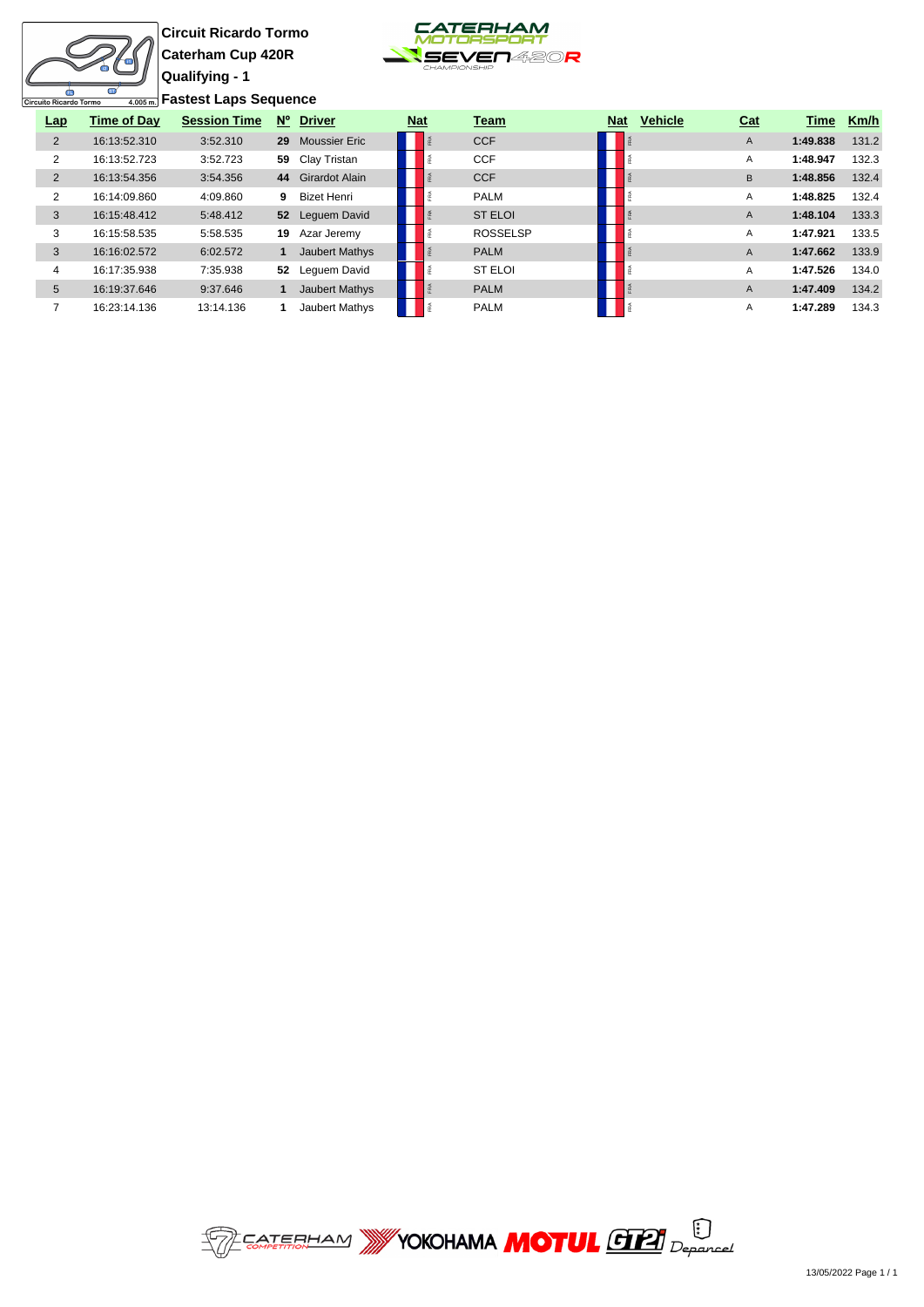

Circuito Ricardo Tormo

**Circuit Ricardo Tormo Caterham Cup 420R Qualifying - 1**



## **Event Best Maximum Speed**

|                 | Nº Driver                 | <b>Nat</b> | <u>Team</u>            |      | Nat Vehicle | <u>Cat</u>     | <b>Clas</b>    | <b>Km/h Session</b>     |
|-----------------|---------------------------|------------|------------------------|------|-------------|----------------|----------------|-------------------------|
| 23              | <b>Wehrlen Pascal</b>     |            | <b>PALM</b>            |      |             | B              | $\mathbf{1}$   | 225.7 Free Practice - 1 |
| 19              | Azar Jeremy               |            | <b>ROSSELSP</b>        |      |             | $\overline{A}$ | $\mathbf{1}$   | 218.1 Free Practice - 1 |
| 20              | Chahinian Franck          |            | îRA.<br><b>CCF</b>     | RA.  |             | Α              | $\overline{2}$ | 218.1 Free Practice - 1 |
| 1               | <b>Jaubert Mathys</b>     |            | <b>PALM</b>            |      |             | A              | 3              | $217.5$ Qualifying - 1  |
| 63              | Allaire Frédéric          |            | îRA.<br><b>ST ELOI</b> | FRA  |             | Α              | $\overline{4}$ | 216.8 Free Practice - 1 |
| 40              | Labescat Franck           |            | <b>CCF</b>             |      |             | A              | 5              | 216.8 Free Practice - 1 |
| 52              | Leguem David              |            | <b>ST ELOI</b><br>ī.   | ß.   |             | Α              | 6              | 216.2 Free Practice - 2 |
| 44              | Girardot Alain            |            | <b>CCF</b>             |      |             | $\mathsf B$    | 2              | 216.2 Free Practice - 2 |
| 24              | Noregral Bruno            |            | <b>PALM</b>            | FRA  |             | Α              | $\overline{7}$ | $216.2$ Qualifying - 1  |
| 41              | Meignan Pascal            |            | <b>ST ELOI</b>         |      |             | B              | 3              | 215.5 Free Practice - 1 |
| 3               | Dallois Pierre-Emmanuel   |            | <b>IND</b><br>é        | ă.   |             | Α              | 8              | 215.5 Free Practice - 1 |
| 12 <sup>1</sup> | <b>Griffon Arnaud</b>     |            | <b>CCF</b>             |      |             | A              | 9              | 215.5 Free Practice - 2 |
| 18              | Dallois Jean-Michel       |            | <b>IND</b><br>ě        | FRA  |             | Α              | 10             | 215.5 Free Practice - 2 |
| 30              | Gachnang Gary             |            | <b>PALM</b>            |      |             | A              | 11             | $215.5$ Qualifying - 1  |
| 59              | Clay Tristan              |            | <b>CCF</b>             | FRA  |             | Α              | 12             | 215.5 Qualifying - 1    |
| $\mathbf{2}$    | <b>Pretin Antoine</b>     |            | <b>CCF</b>             |      |             | A              | 13             | 214.9 Free Practice - 1 |
| 75              | Pinto Alexandre           |            | <b>ST ELOI</b>         | ŘÁ   |             | Α              | 14             | 214.9 Free Practice - 1 |
| 9               | <b>Bizet Henri</b>        |            | <b>PALM</b>            |      |             | $\overline{A}$ | 15             | 214.9 Free Practice - 2 |
| 98              | Guerin Olivier            |            | <b>CCF</b>             | é    |             | Α              | 16             | 214.2 Free Practice - 1 |
| 16              | <b>Huot Harold</b>        |            | <b>ROSSELSP</b>        |      |             | $\mathsf{A}$   | 17             | 214.2 Free Practice - 1 |
| 92              | Loi Olivier               |            | <b>ST ELOI</b>         |      |             | Α              | 18             | 214.2 Free Practice - 1 |
| 69              | Quetaud Philippe          |            | <b>CCF</b>             |      |             | A              | 19             | 214.2 Free Practice - 2 |
| 88              | Mignatelli Arnaud         |            | CCF                    |      |             | Α              | 20             | 214.2 Free Practice - 2 |
| 15              | Cordel Hervé              |            | <b>CCF</b>             |      |             | B              | $\overline{4}$ | 213.6 Free Practice - 1 |
| 29              | <b>Moussier Eric</b>      |            | <b>CCF</b>             |      |             | A              | 21             | 213.6 Free Practice - 1 |
|                 | 211 Trotin Arnaud         |            | <b>ROSSELSP</b>        |      |             | A              | 22             | 213.6 Free Practice - 2 |
| 25              | Massoutre Olivier         |            | <b>CCF</b>             |      |             | B              | 5              | $213.6$ Qualifying - 1  |
| 68              | Antoni Christophe         |            | <b>IND</b>             |      |             | $\overline{A}$ | 23             | 212.3 Free Practice - 2 |
| 32              | Mignatelli Jean-Pierre    |            | <b>CCF</b>             |      |             | B              | 6              | 211.7 Free Practice - 1 |
| 8               | <b>Senard Patrick</b>     |            | <b>CCF</b>             |      |             | B              | $\overline{7}$ | 211.7 Free Practice - 1 |
| 11              | <b>Schmied Remy</b>       |            | <b>IND</b>             |      |             | Α              | 24             | 211.7 Qualifying - 1    |
| 35              | <b>Gassin Bastien</b>     |            | <b>ST ELOI</b>         |      |             | $\overline{A}$ | 25             | 211.7 Qualifying - 1    |
| 26              | Delaisse François Clement |            | CCF<br>Ř               |      |             | Α              | 26             | $211.1$ Qualifying - 1  |
| 74              | Gossiaux Jean-Philippe    |            | īRA.<br><b>ST ELOI</b> |      |             | A              | 27             | 211.1 Qualifying - 1    |
| 60              | <b>Chatelain Francis</b>  |            | <b>PALM</b>            |      |             | B              | 8              | $211.1$ Qualifying - 1  |
| 76              | <b>Gossiaux Philippe</b>  |            | <b>ST ELOI</b>         |      |             | B              | 9              | 210.5 Free Practice - 2 |
| 38              | <b>Boueix Claude</b>      |            | 歪<br><b>DOG RACING</b> | îRA. |             | B              | 10             | $206.3$ Qualifying - 1  |

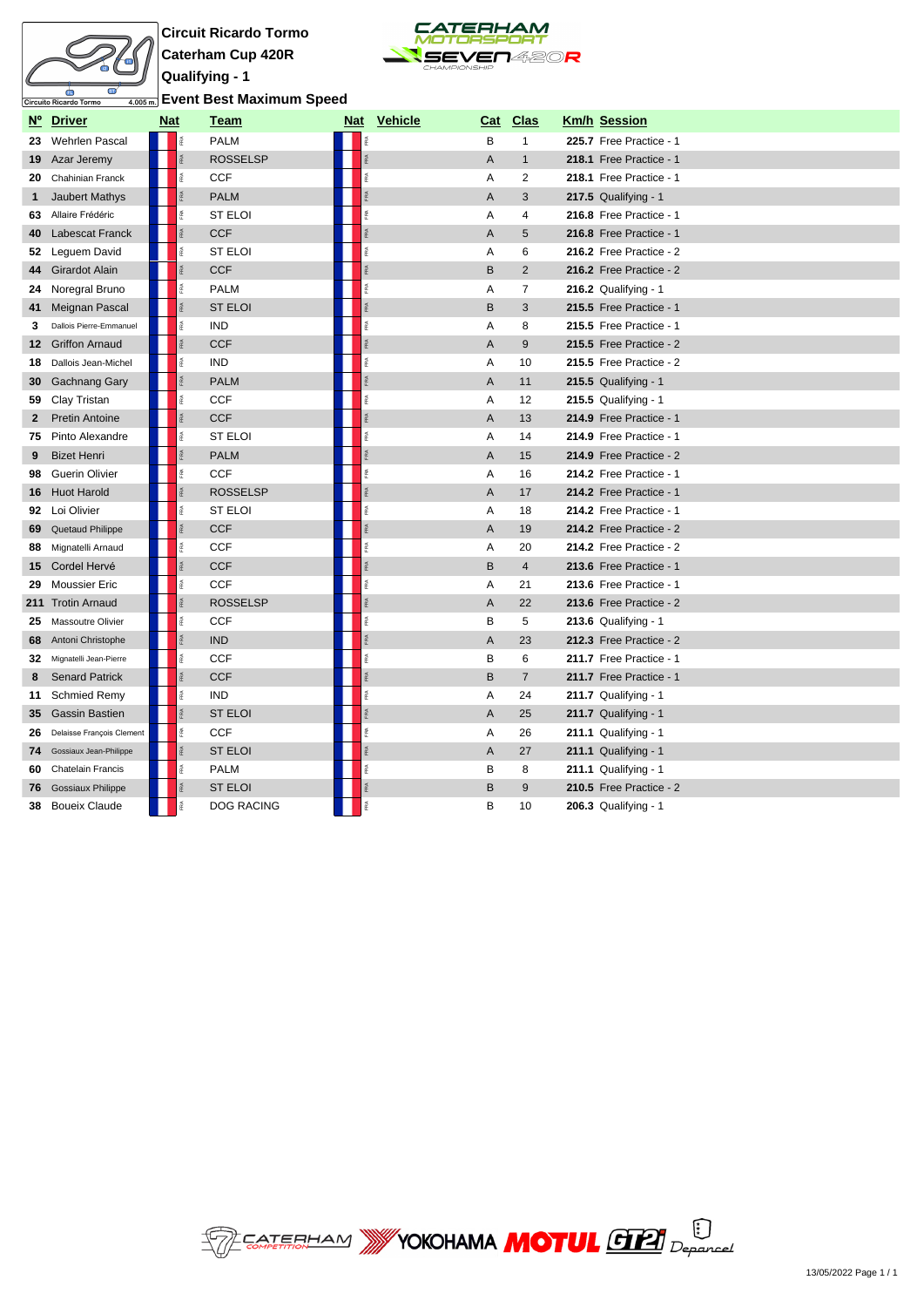



**Pit Stop Analysis**

| 12          |              | <b>Griffon Arnaud</b>                    |                 |                 |                              |                 |                |
|-------------|--------------|------------------------------------------|-----------------|-----------------|------------------------------|-----------------|----------------|
|             | Α            |                                          |                 |                 |                              |                 | <b>CCF</b>     |
| N°          | In Day Time  | In Time                                  | <b>Out Time</b> | <b>Pit Time</b> | T. Pit Time Handicap         |                 | Penalty        |
| 1           | 16:20:21.598 | 16:20:21.598                             | 16:21:06.560    | 44.962          | 44.962                       |                 |                |
| 16          |              | <b>Huot Harold</b>                       |                 |                 |                              |                 |                |
|             | A            |                                          |                 |                 |                              | <b>ROSSELSP</b> |                |
| N°          | In Day Time  | In Time                                  | <b>Out Time</b> | <b>Pit Time</b> | T. Pit Time Handicap Penalty |                 |                |
| 1           |              | 16:23:08.783  16:23:08.783  16:23:52.687 |                 | 43.904          | 43.904                       |                 |                |
| 32          |              | Mignatelli Jean-Pierre                   |                 |                 |                              |                 |                |
|             | в            |                                          |                 |                 |                              |                 | CCF            |
| N°          | In Day Time  | In Time                                  | <b>Out Time</b> | <b>Pit Time</b> | T. Pit Time Handicap         |                 | Penalty        |
| 1           |              | 16:22:24.985  16:22:24.985  16:23:20.925 |                 | 55.940          | 55.940                       |                 |                |
| 40          |              | Labescat Franck                          |                 |                 |                              |                 |                |
|             | А            |                                          |                 |                 |                              |                 | <b>CCF</b>     |
| N°          | In Day Time  | In Time                                  | <b>Out Time</b> | <b>Pit Time</b> | T. Pit Time Handicap         |                 | Penalty        |
| 1           |              | 16:12:36.036  16:12:36.036  16:13:53.358 |                 | 1:17.322        | 1:17.322                     |                 |                |
| 52          |              | Leguem David                             |                 |                 |                              |                 |                |
|             | А            |                                          |                 |                 |                              |                 | <b>ST ELOI</b> |
| N°          | In Day Time  | In Time                                  | <b>Out Time</b> | <b>Pit Time</b> | T. Pit Time Handicap Penalty |                 |                |
| 1           |              | 16:21:14.932  16:21:14.932  16:21:54.697 |                 | 39.765          | 39.765                       |                 |                |
| 76          |              | Gossiaux Philippe                        |                 |                 |                              |                 |                |
|             | В            |                                          |                 |                 |                              |                 | <b>ST ELOI</b> |
| <b>N°</b>   | In Day Time  | In Time                                  | <b>Out Time</b> | <b>Pit Time</b> | T. Pit Time Handicap Penalty |                 |                |
| 1           |              | 16:22:01.762 16:22:01.762 16:23:06.389   |                 | 1:04.627        | 1:04.627                     |                 |                |
| 92          |              | Loi Olivier                              |                 |                 |                              |                 |                |
|             |              |                                          |                 |                 |                              |                 |                |
|             | А            |                                          |                 |                 |                              |                 | <b>ST ELOI</b> |
| $N^{\circ}$ | In Day Time  | In Time                                  | <b>Out Time</b> | <b>Pit Time</b> | T. Pit Time Handicap Penalty |                 |                |

1 16:23:29.618 16:23:29.618 16:24:12.291 42.673 42.673